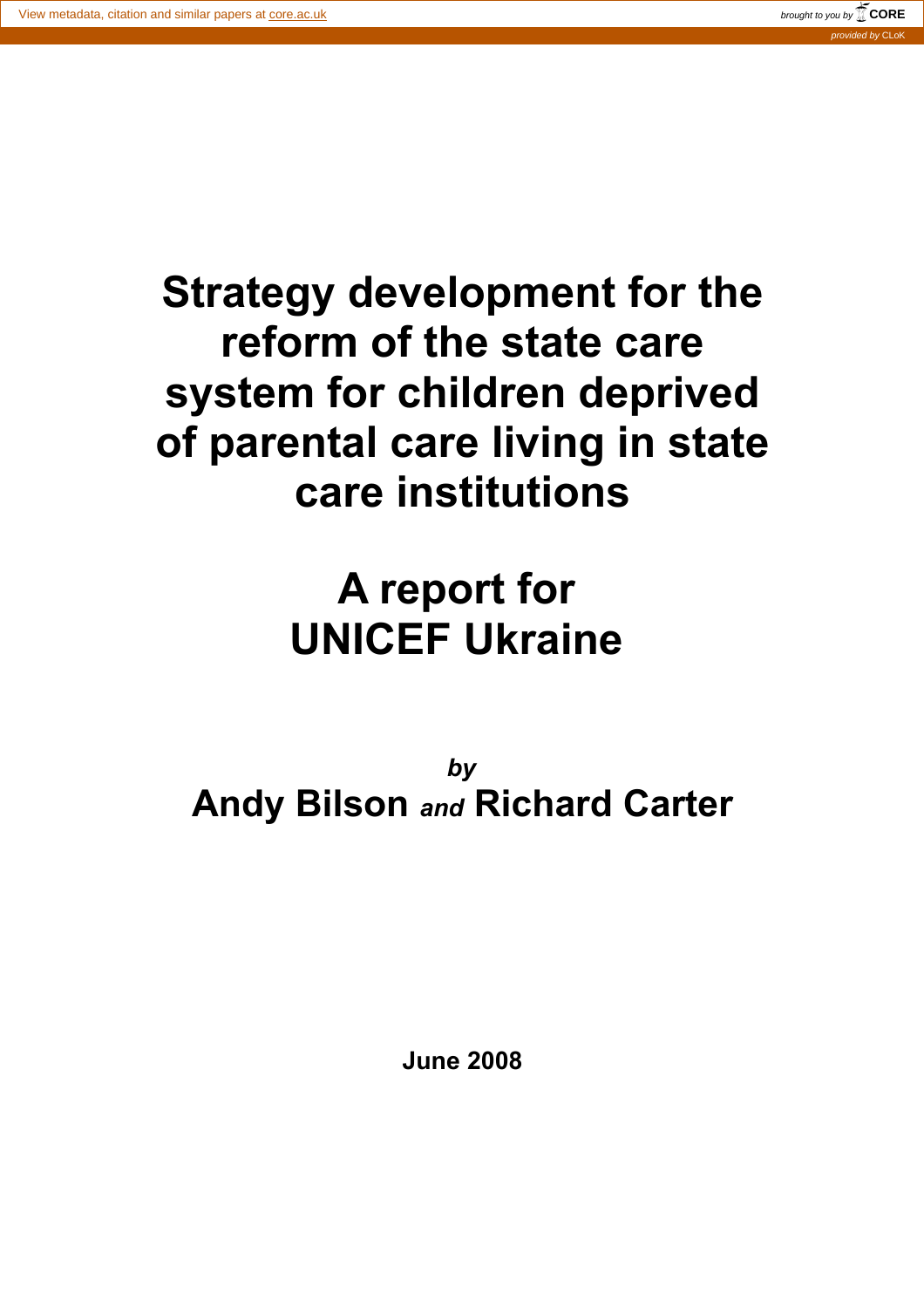# *Contents*

|                                                                                                       |                                                                          | Page |
|-------------------------------------------------------------------------------------------------------|--------------------------------------------------------------------------|------|
| <b>Executive Summary and recommendations</b>                                                          |                                                                          | 3    |
| Introduction                                                                                          |                                                                          | 5    |
| 1.                                                                                                    | The essential elements of the reform                                     | 5    |
|                                                                                                       | i. Reintegration of children in institutions with their own families     | 5    |
|                                                                                                       | ii. Placement in alternative family-based care                           | 5    |
|                                                                                                       | iii. Prevention of institutional placement                               | 6    |
| 2.                                                                                                    | What is required to implement the reform?                                | 6    |
|                                                                                                       | i. Gatekeeping                                                           | 8    |
|                                                                                                       | ii. Redirecting Resources                                                | 9    |
|                                                                                                       | iii. Standards of Care                                                   | 9    |
| 3 <sub>1</sub>                                                                                        | The current situation in Ukraine                                         | 10   |
| $\overline{4}$ .                                                                                      | Developing a reform strategy                                             | 12   |
|                                                                                                       | Coordination between the relevant agencies                               | 12   |
|                                                                                                       | Gatekeeping                                                              | 12   |
|                                                                                                       | Range of Services                                                        | 13   |
|                                                                                                       | Social services agencies                                                 | 15   |
|                                                                                                       | Information systems                                                      | 15   |
|                                                                                                       | <b>Redirecting Resources</b>                                             | 16   |
|                                                                                                       | Developing flexibility in oblast budgets                                 | 17   |
|                                                                                                       | "Money follows the Child"                                                | 17   |
|                                                                                                       | Enabling the provision of services by NGOs and other non-state providers | 19   |
|                                                                                                       | Standards                                                                | 19   |
| 5.                                                                                                    | Priority targets of UNICEF action to stimulate the reform strategy       | 20   |
| References                                                                                            |                                                                          | 21   |
| Appendix 1: Agenda for Andy Bilson and Richard Carter: Schedule of meetings,<br>30 March-5 April 2008 |                                                                          | 23   |
| Appendix 2: Scheme of financing for foster families and family type children's<br>homes               |                                                                          | 26   |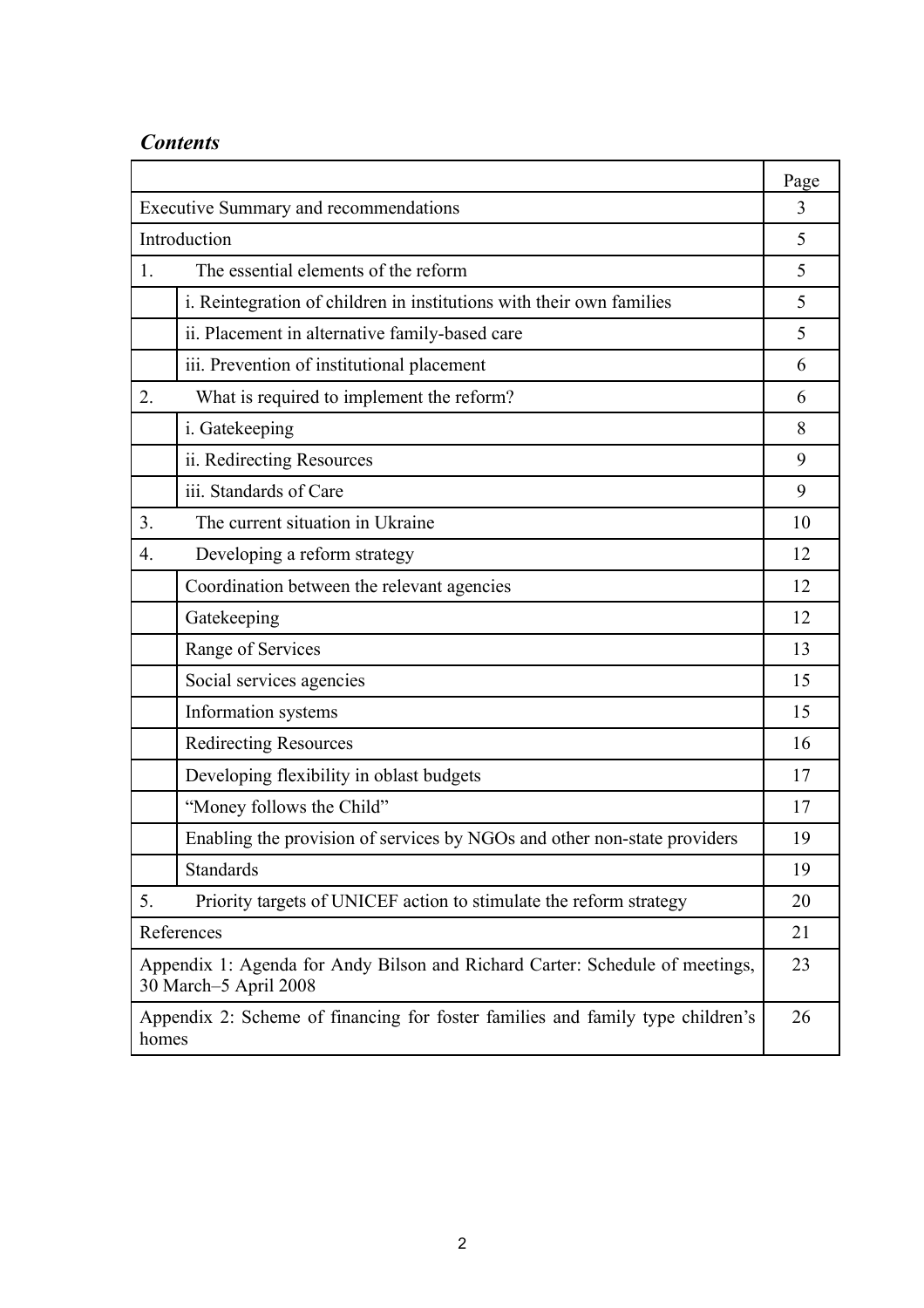### *Executive Summary and recommendations*

This report is written for UNICEF building on an earlier consultancy in 2006 (Carter 2006a). The intention of the current work is to identify the key elements for a strategy to take forward the Government of Ukraine's programme for the reform of child welfare.

The report identifies three essential elements in an effective reform process: these are: (i) the **reintegration**, where possible, of children with their own families; (ii) where it is not, placement of children in **alternative family-based care**; and (iii) **prevention** of institutional placement. Work elsewhere in the region has shown that, in any real reform, it is essential to include all three of these elements.

The report goes on to discuss progress in the reforms so far, including the promulgation of the Government's Concept for Reform and the Kyiv Oblast experiment on the payment of social benefits, and suggests that, although these represent a considerable advance, much further action is necessary.

The joint UNICEF/World Bank project *Changing Minds, Policies and Lives* identified three key components for reform, namely decision making processes ('gatekeeping'), redirecting resources into preventive and family-based services, and establishing standards of care.

Effective **gatekeeping** ensures that services for children in difficulty are targeted to achieve the best outcomes, **redirection of resources** is aimed at moving resources from institutional care (which should become a last resort) to more family-based and inclusive care programmes and **standards** need to be clearly defined and require a quality assurance mechanism to implement and monitor them.

The report reviews the current situation for reform in Ukraine, discussing the various initiatives that have been taken so far. These include the development of foster care and of social services in a number of oblasts, the attempted decentralisation of budgets and a number of pilot experiments, including flexible funding mechanisms and individual child assessment.

Based on this analysis of the work done so far, the report makes the following recommendations:

*Recommendation 1: UNICEF to work with government ministries – and specifically the Ministry of Family, Youth and Sport – to develop structure(s) to support coordination and development of policy/strategy at national level.*

*Recommendation 2: UNICEF should encourage the development of more oblastwide pilots of gatekeeping systems.*

*Recommendation 3: UNICEF should facilitate more oblast-wide projects to develop integrated social services in, for example, an oblast like Khmelnytska.*

*Recommendation 4: UNICEF should advocate the development of short-term foster care placements as a means of providing support for families in difficulty.*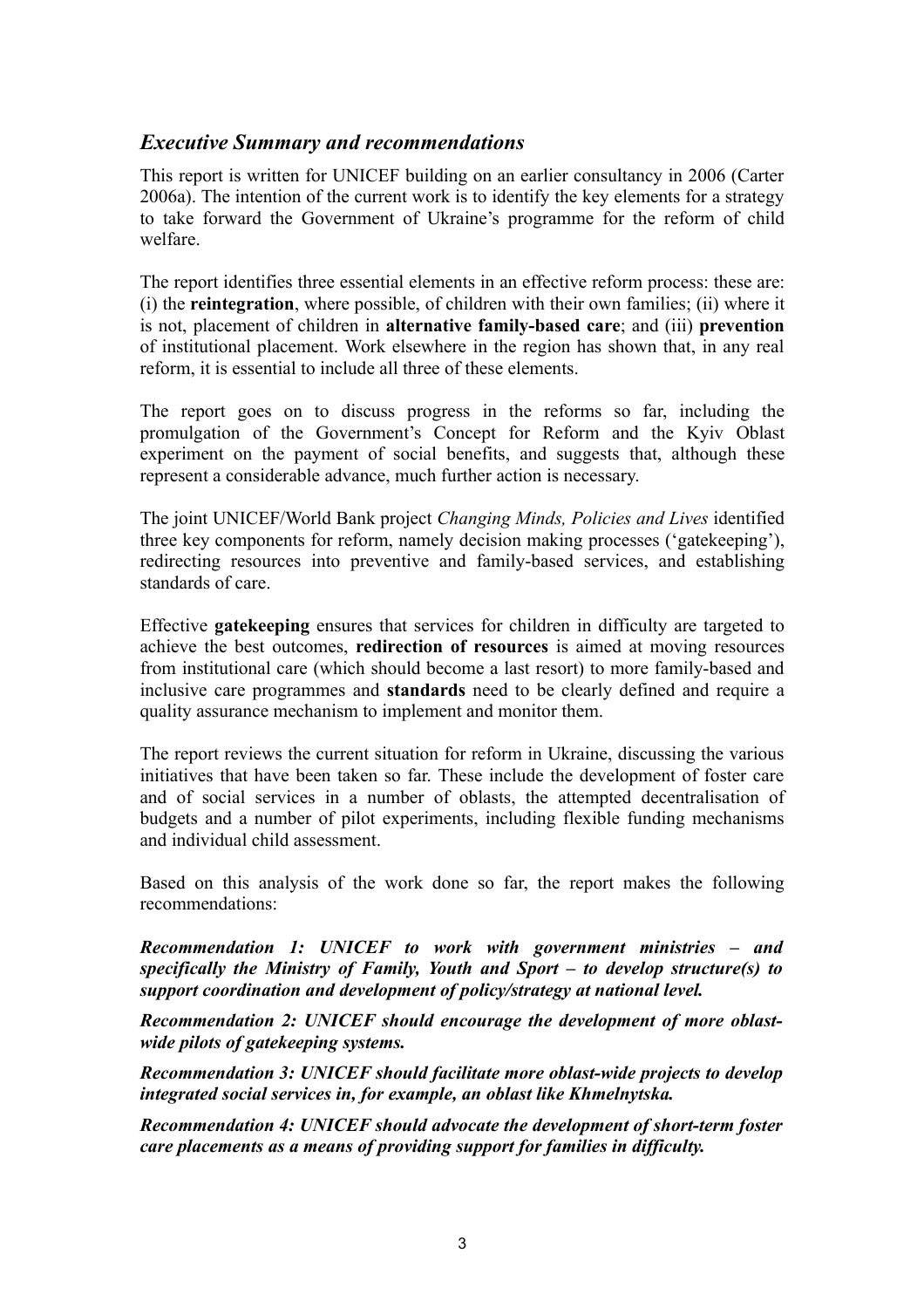*Recommendation 5: UNICEF should promote the further development of independent gatekeeping commissions operating on the basis of the best interests of the child.*

*Recommendation 6: UNICEF to promote the use of training for social workers in assessing clients' needs and providing practical support for those clients*

*Recommendation 7: UNICEF should engage with government to press for improved record-keeping and more reliable information systems*

*Recommendation 8: UNICEF to investigate, in conjunction with the Ministry of Finance, alternative measures of need for children's services in calculations of Oblast budgets.*

**Recommendation 9:** *UNICEF to work with government ministries – and specifically the Ministry of family, Youth and Sport and the Ministry of Finance – to establish Money Follows the Child as a source of parallel financing for new community based services*

*Recommendation 10: UNICEF to investigate the scope for modifying local legislation to enable greater flexibility in who is able to provide local services and to provide models for contracting for and vetting services.*

*Recommendation 11: UNICEF to argue that resources should be diverted from renovation of institutions into the development of family-based alternatives*

We suggest three areas for immediate and specific actions that would help to provide a sharp focus and clear direction for continuing reform and provide an action framework within which the above recommendations can be undertaken.

- 1. Government ministries and specifically, the Ministry of Finance **to develop the budgetary framework** in a way that will enable oblasts to transfer resources from institutional care to community services.
- 2. Government ministries –specifically the Ministry of Family, Youth and Sport to develop structure(s) **to support coordination and development of policy/strategy** at national level.
- 3. Individual oblasts starting with Khmelnytsky Oblast, following our meeting with the Deputy Governor there – **to develop programmes which will stimulate whole-system reform** in an extension of the work already carried out in the TACIS project in Kyiv Oblast.

Adopting these immediate actions should be part of the process of moving towards achieving the longer-term recommendations. This approach would be valuable in helping to extend the various experiments that have already shown that effective action is not only essential, but that it is practicable. We urge UNICEF to take these actions to support the government in promoting further reform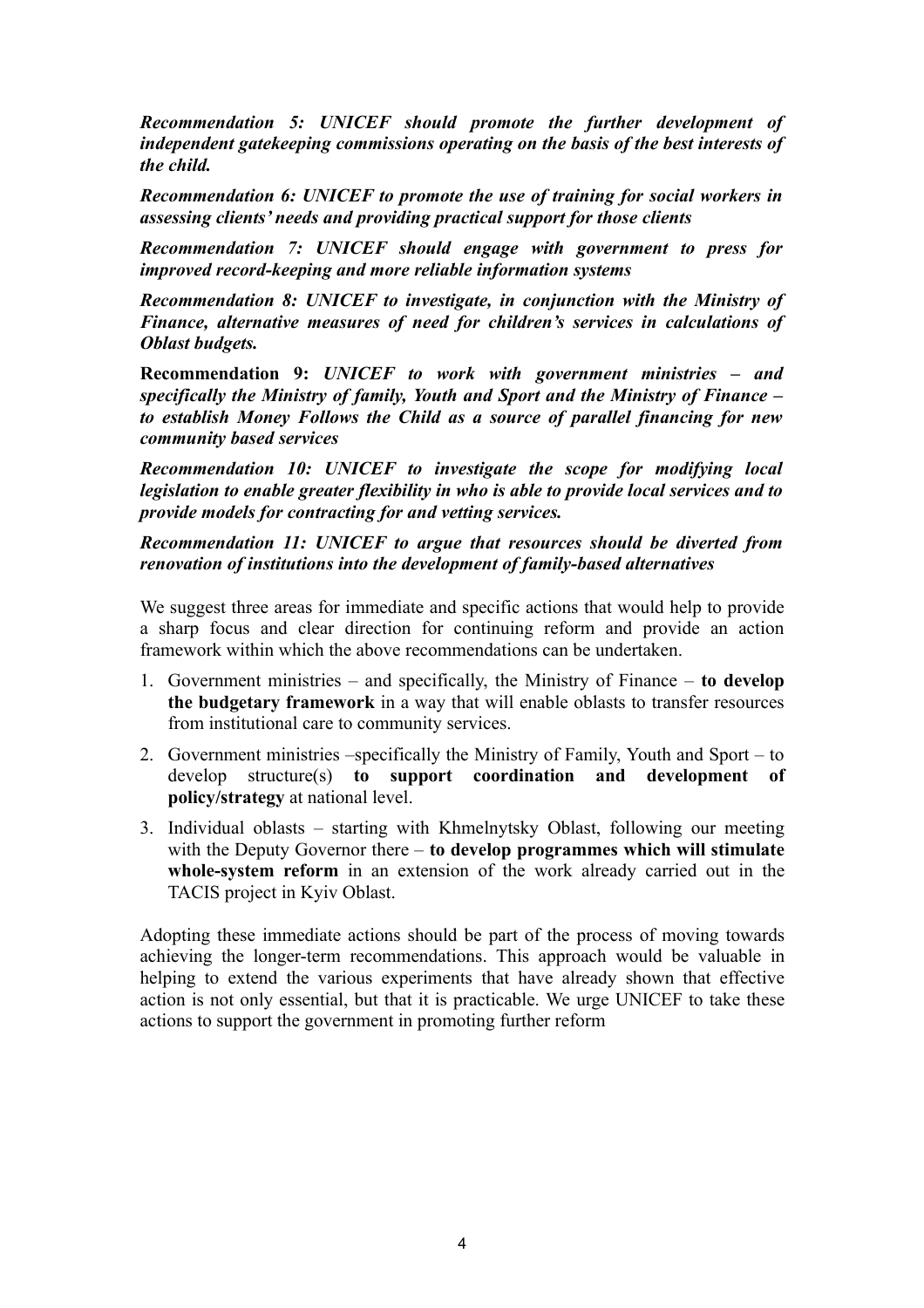# *Introduction*

This report is provided for UNICEF as the output from the consultancy undertaken by Professor Andy Bilson and Dr Richard Carter following a series of meetings and visits in Kyiv and Khmelnytsky Oblast between 31<sup>st</sup> March and 5<sup>th</sup> April 2008 (for full details of the programme of visits, see **Appendix 1**). The aim of the report is to outline key elements for a strategy to reform the state care system for children deprived of parental care and to suggest priorities for UNICEF to work with State and local government on the level of policy development and implementation.

The report will start from an analysis of the strengths and weaknesses of the current situation before identifying key areas requiring further development. The aim is to identify priorities for UNICEF on a strategic level which would help Ukraine to move on beyond the various individual pilot projects that have been implemented. From this point of view the focus will be on supporting and developing systems that promote the implementation of the President's Decree of 11 July 2005 (No 1086/2005: "On primary measures for children's protection") with the aim:

*… to improve the social protection of children, including child-orphans and children deprived of parental care, to solve the problem of child abandonment and homelessness, to ensure proper conditions for sociopsychological children's adaptation, and to provide exercising children's right for family care and healthy development.*

Such a development will require both a policy and legal framework at the national level and a system for transparent and effective individual decision making, resource allocation and service planning based on need to support decentralization to oblast, city and raion level.

# *1 The essential elements of the reform*

Experience both in Ukraine and elsewhere in Central/Eastern Europe and the former Soviet Union (Carter 2005a and 2005b) shows that, for reform of the ex-Soviet system to be effective, there are three essential elements. These are:

#### **i.Reintegration of children in institutions with their own families**

Where possible, children in institutional care should be reintegrated within their own families. There will, of course, be occasion cases where this is not possible, for example where a child has been placed for a long time with little or no contact with their parents, or where the family is not prepared to take the child back, or where the child has been subject to or is in danger of abuse. But where it is possible, this is by far the best solution not only for the child but for society as a whole.

#### **ii.Placement in alternative family-based care**

Where reintegration with the child's birth family is not possible, placement in alternative family-type care is the next best choice: either in the extended family ('kinship care'), in short-term foster care or in an adoptive family.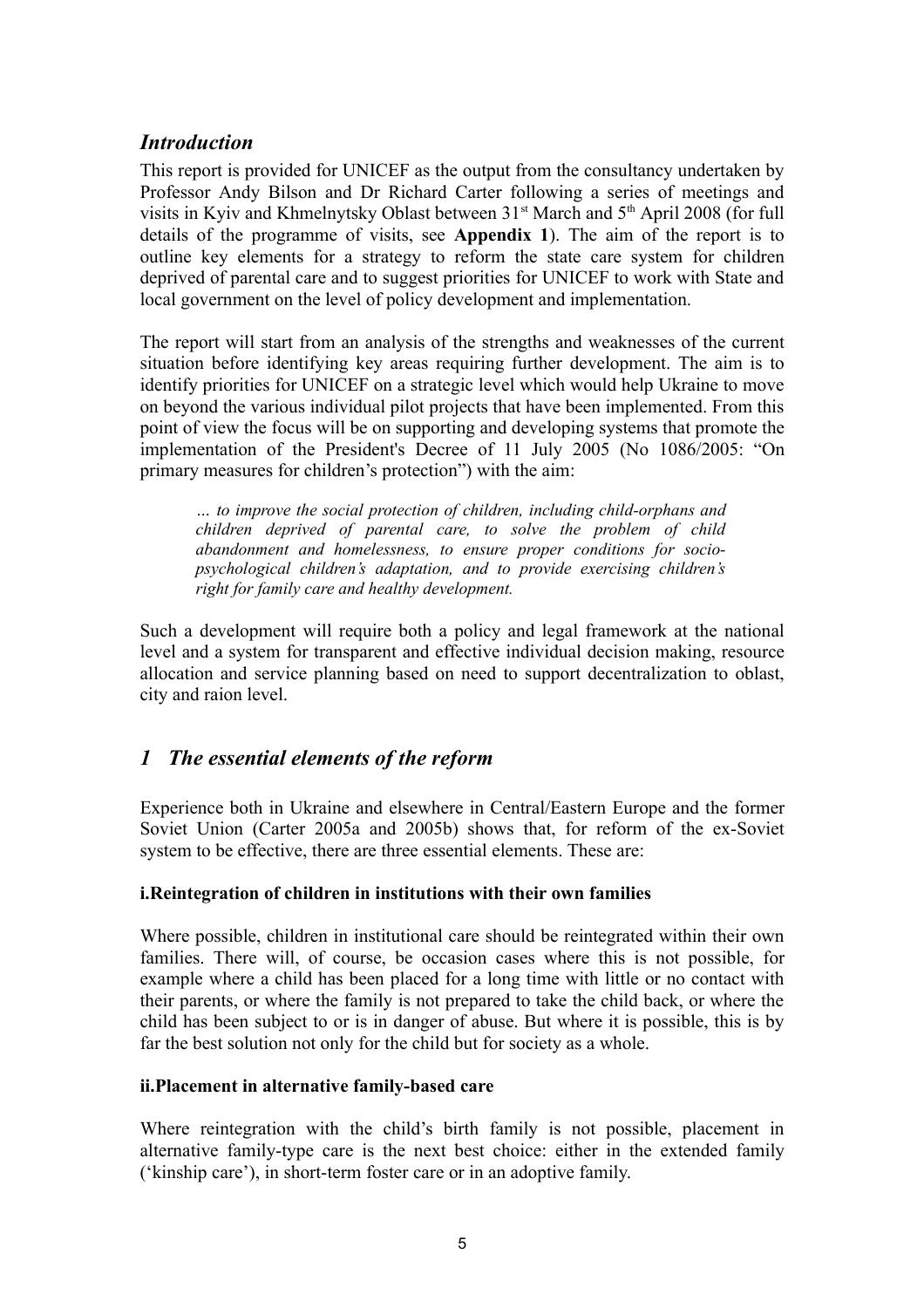#### **iii.Prevention of institutional placement**

If all the children in Ukrainian child-care institutions were placed in family care tomorrow, the problems would not end as the institutions would very soon fill up again. This is because institutional care represents the only real choice for families in difficulty, since the current system does not provide any other means of support for children in vulnerable families. What is needed is a system of provision of support for families to forestall the need for institutional placement. Most families in difficulty are experiencing a temporary crisis. Poverty is an underlying cause of the need for support, but it is not necessarily the only cause: usually it is some other event which causes a temporary crisis, and the provision of support at this time can prevent altogether the need for institutional placement.

Each of the three elements (and all three are essential for real reform; if any one is missing, it will fail) needs the establishment of teams of social workers:

- For **reintegration**, to trace families, determine whether reintegration is possible and, this having been done, to prepare them for it and to monitor afterwards that all is going as planned;
- For **alternative family placements**, to identify whether placement in the extended family is possible and to prepare for the placement once identified and monitor it as before or, where foster care or adoption are the best solutions, to recruit and train potential fosterers or adopters to prepare them and to provide ongoing support once the placement has happened; and
- For **prevention**, to work in the communities concerned to identify families with problems so as to provide support before the problems become unmanageable.

Finally in this section is an essential point, which we will return to later, is the cost of reform. Against many people's expectations, the provision of alternative forms of care is in fact much less costly than institutional care.

## *2 What is required to implement the reform?*

The main objective of the reform process, as set out in the President's Decree is "to improve the social protection of children [and] to solve the problem of child abandonment and homelessness" and the means to achieve this is through the development of national programmes or action plans. Some work has been carried out along these lines since the promulgation of the decree, specifically:

- A Concept of state reform entitled "Family support in 2006-2010," adopted by the Cabinet of Ministers Decree No. 244 on February 19, 2007. This set out as its objective the creation of conditions "to strengthen moral and physically healthy, successful and socially safe family, to ensure that families accomplish their main functions." The main ways in which it was proposed to achieve this objective was the provision of financial support, although social protection and the provision of social supervision of families was also cited.
- Order No 263-p approving the Concept of reform by the Cabinet of Ministers on May 11 2006. This described a programme of reform over a 10-year period with a number of objectives but mainly aimed at reform of the system of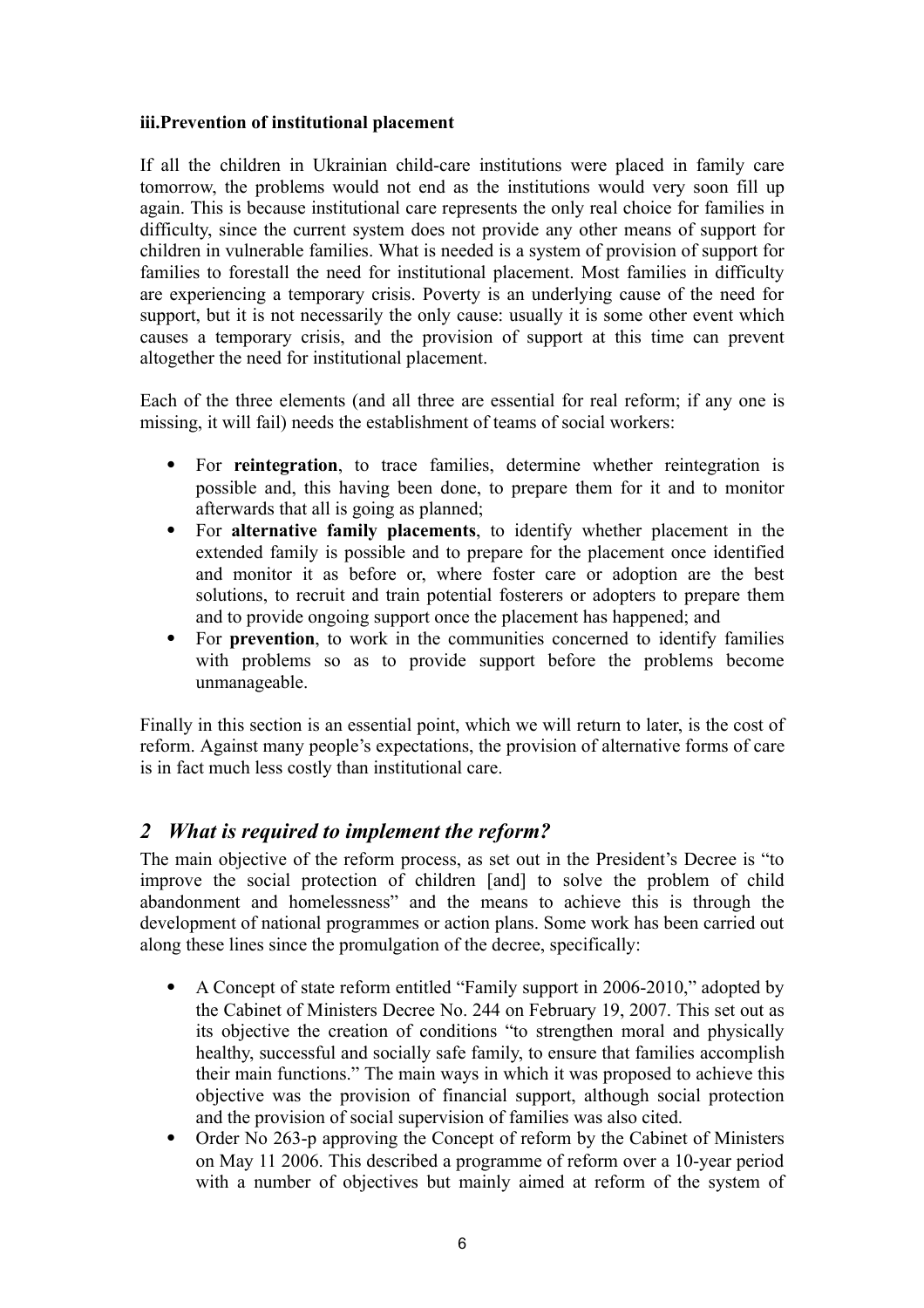institutions for "orphaned children and children deprived of parental care;" The main way in which this was to be achieved was the closure of the present large institutions and the establishment of a system of smaller-scale institutions, with capacity not exceeding 50 children.. On the positive side, children were to be brought up in their place of origin, the protection of their right to communicate with their families was to be preserved and conditions were to be created to ensure the physical, mental and spiritual development of every child.

- After this Concept paper the State Programme was developed under the title: "The State Social Programme of Reform of the System of Institutions for Orphans and Children Deprived of Parental Care;" this was approved by the Cabinet of Ministers Decree No. 1242 of October 17, 2007. This programme mainly reflects the gatekeeping approach and a focus on prevention services.
- Finally, an experiment was to take place in Kyiv Oblast on the payment of state social benefits to child-orphans and children deprived of parental care. This experiment, generally referred to as "Money follows the Child," was approved by the Cabinet of Ministers in 2006 took place in 2006 and 2007 in Kyiv Oblast under the following regulations: the Cabinet of Ministers Decree No 106 of February 6, 2006 and the Cabinet of Ministers Decree No. 81 of January 31, 2007, covering "Money follows the Child" in 2006 and 2007 respectively. Because it represents a significant attempt at reform, will be discussed in rather more detail later on in this report.

These moves to implement the needed reforms represent a considerable advance but, as we will discuss later, they are only a start, and much further action is necessary. The problem is that Ukraine has inherited a system from the Soviet era in which there are limited services to support families in difficulty. Furthermore, the great majority of these resources are focussed on placement in institutional care. [1](#page-6-0) This is not only an expensive option which operates as a *replacement* for families rather than as *support* for them but one which causes severe damage to the children within it. The President's objective requires substantial reform of the child protection system if it is to combat the overdependence on institutional care and the relative lack of community based services for children in need. This is urgently needed as the outcomes for children who enter institutions are very poor indeed: even where institutional care is relatively satisfactory, as in Western Europe, outcomes are not good: for example the situation in England is stark with poor educational attainment (DFES 2006) high levels of female pregnancy (NCH 2005) and prostitution (O'Neil *et al.* 1997), 37% not in employment education or training (DFES 2008) and over half of prisoners aged under 25 having been in care (Social Exclusion Unit 2003). See also further studies by Saunders and Broad (1997) and Mendes and Moslehuddin (2004).

This problem is not unique to Ukraine and the need for reform has been recognised in other countries that were previously part of the Soviet Union. For example President Voronin said, in his preamble to a similar call for reform, that "the current child protection system in the Moldovan Republic is fragmented and inefficient ... this residential system that we inherited from the Soviet period does not meet the current

<span id="page-6-0"></span> $1$  A recent analysis of expenditure on services for children (Kvitko 2006) shows that, although the sums devoted to children in institutional care were roughly equal to those spent on allowances, at least two thirds of the latter sums were allowances paid to all children, regardless of whether they were in difficulty or not. And there are about 110 times as many children in the general population as there are in institutional care (UNICEF 2007), so the discrepancy in expenditures is vast.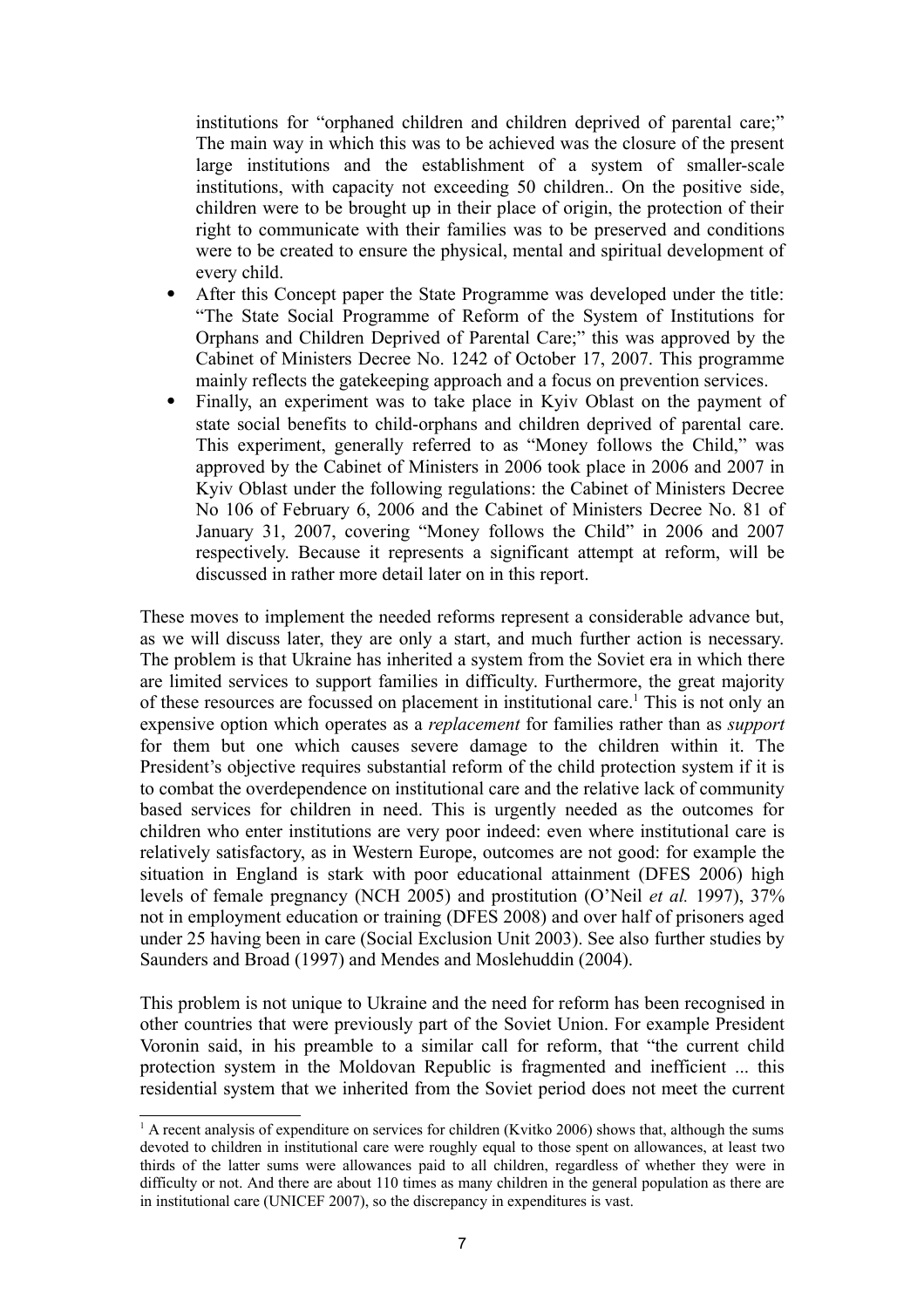requirement any more and is not an appropriate way of helping children who need care that would replace their families." President Voronin's decree calls for the development of a "programme to reduce to an absolute minimum the system of alltype institutions for child-orphans and children deprived of parental care and substitute a system of family support to avoid the need for institutional placement."

The UNICEF and World Bank project *Changing Minds, Policies and Lives* (UNICEF 2003a, 2003b and 2003c) was implemented to support governments undertaking reform of their child protection system. The coming together of UNICEF and the World Bank signifies that the issue of an effective child protection system is necessary not only to promote the government's commitment to secure and promote children's rights but impinges on all aspects of life in a country including supporting a healthy economy. The project identified three 'essential components of the reform processes, namely decision making processes ('gatekeeping'), redirecting resources into preventive and family-based services, and standards of care.' (Reichenberg and Posarac 2003, p. viii). We will now look at each one of these in turn, describe its key elements, assess the current situation and suggest priorities for the reform process before going on to look at recommendations for how UNICEF can support the government's reform strategy.

#### *i.Gatekeeping*

Gatekeeping is central to having an effective system for child protection. The aim of gatekeeping is to ensure that services for children in difficulty are targeted to achieve the best outcomes. The minimum requirements for an effective system of gatekeeping proposed by the *Changing Minds, Policies and Lives* project (Bilson and Harwin 2003) are:

- *A range of community based services to support families and children in difficulty*. Children find themselves in difficulty for a wide range of reasons and have many different problems. The aim of a system of chid protection is to support families and local communities to deal with these issues.
- *A process of allocation of services that is based on an assessment of the child and family's needs*. This includes a process of assessment to inform the allocation of services along with regular review of the services given to children especially those in institutions where active work is required with them and their families to return to their family and community, other family based accommodation or independent living.
- *An agency responsible for coordinating the assessment and managing services and service contracts*. Unlike Ukraine, many other countries that were previously part of the Soviet Union have not yet taken the step of developing a social services agency to employ social workers in relation to children's services.
- *An information system to monitor and review the outcomes and provide feedback on operation of the system as a whole*. International experience demonstrates that reforms can often have the opposite effect to the ones that policy makers intended. For example the introduction of a new service such as foster care as a replacement for institutions can instead result in an increase in the number of children placed without parental care and leave numbers in institutional care unaffected (UNICEF 2001, Bilson and Markova 2007). In order to avoid these unintended consequences of reform, it is essential that the outcomes of reforms are constantly monitored so that strategies can be adjusted where necessary.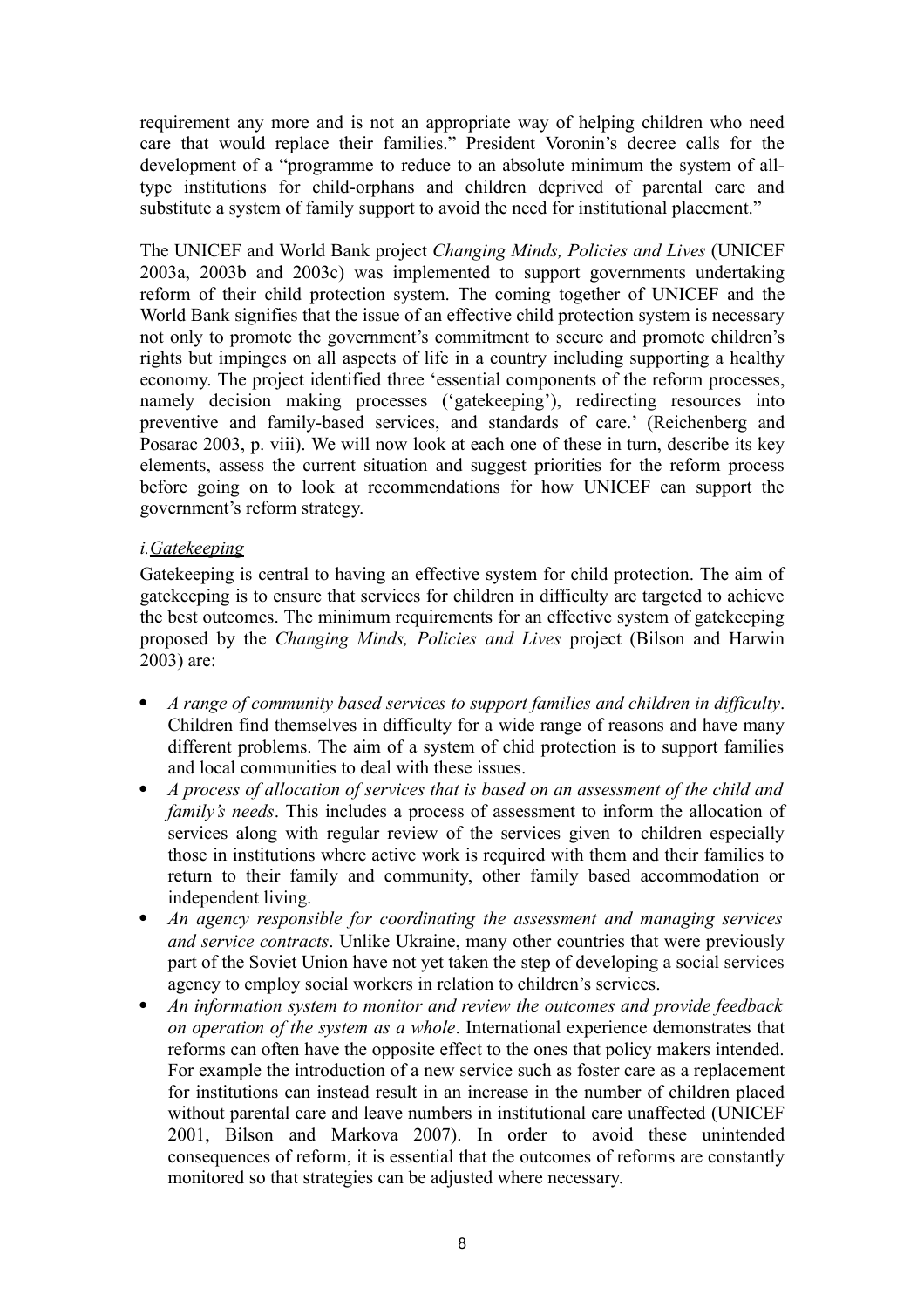#### *ii.Redirecting Resources*

The second area identified by *Changing Minds, Policies and Lives* is redirecting resources into preventive and family-based services. The objective of this change is for countries to use more family-based and inclusive care programmes, reducing the use of institutional care which should become a last resort. In this way financial flows will be used to support families to care for their vulnerable members rather than place them in institutions.

Changing the financial system will not in itself bring about reforms but in combination with more effective gatekeeping and improved quality controls (discussed below) it will ensure that there are funds for community based services. The following pillars are proposed as the aim for financial reform (Fox and Gotestam 2003):

- *Establishment of a purchaser with clear incentives to serve clients, not the provider*. The role of the purchaser is to assess people's needs and to find the appropriate care and service for them; create a care plan; manage the budget for the services it purchases; and monitor outcomes. The pilot project in Kyiv Oblast has shown that a model of integrated social services can be applied that will fulfil the basis for this reform.
- *Changes in financing procedures to allow output oriented financing to providers*. When all costs for care and services are related to their value, i.e. to the quality of what is being produced, this is referred to as an output based finance system.

The decentralisation of budgets for institutions to Oblasts using equalisation transfers which allows flexibility in expenditure (Money follows the Child) is a first step in this direction. However the formula for future year's budgets for social care expenditure is tied solely to places in institutions, so that any switch to alternative modes of care which involved reducing numbers in institutions would lead to reductions in budgetary allocation in following years without compensating increases to pay for the alternatives. Consequently, the allocation mechanism provides a strong disincentive to invest in alternative methods and acts as a brake on any effective reforms.

- *Development of tools for agreements between the purchaser and the provider.* There will also need to be a range of tools such as contracts, rules on pricing and tendering.
- *Reform of the existing providers*. There are problems in legitimating the role of the NGO and private sector as service providers. At the same time there will need to be plans to reduce the number of institutions. The purchasing agency needs to plan for an appropriate range of services promoting a mixed economy where services are purchased from other arms of the state or from the NGO or private sector. The purchasing agency has a key role in developing the market in a way that ensures the most effective range of services is available with flexibility to meet community's changing needs.

#### *iii.Standards of Care*

The final area of reform is in terms of standards which are accepted or approved criteria to measure and monitor the management, provision and quality of services and their outcomes. Standards need to be clearly defined and require a quality assurance mechanism to implement and monitor them.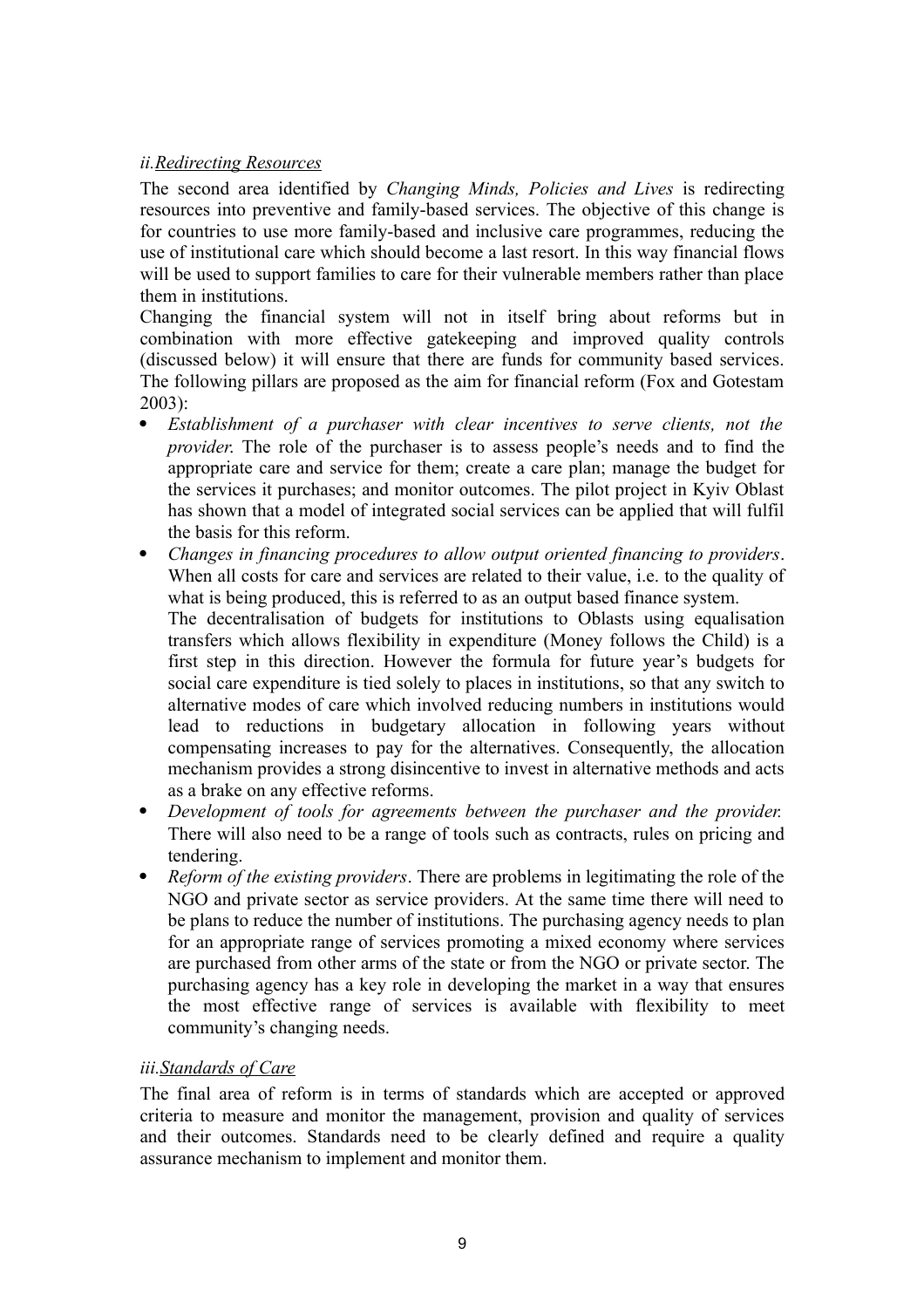The *Changing Minds, Policies and Lives* project (Bilson and Gotestam 2003) proposed the following pillars for an effective system of standards:

- *Definitions of standards*. There need to be standards for all services (as well as the purchasing/social services agency) to provide guidance on minimum standards for the environment and quality of life as well as to ensure the protection of the rights of children. Standards should be developed using a transparent and inclusive approach.
- *Monitoring quality*. There need to be effective systems to regulate services and professions involved in child protection. This includes systems of accreditation, licensing and certification (for definitions see Bilson and Gotestam, 2003). Alongside this there need to be systems to monitor standards. These systems start from the foundation for all standards, self-regulation, whereby staff and managers in services actively seek to improve the quality of the services they provide. At the other end of the spectrum are systems such as inspection and formal complaints monitoring as well as advocates and ombudsmen focusing on children's rights.
- *Improving quality*. The implementation of better services requires a constant process of improving quality. The role of central and local government in this is to ensure there is a framework that encourages service providers (including state services) to actively pursue service improvement. This requires action in a range of areas from legislation, through to contracting and training and is best achieved through a process which is transparent and involves services users (children and their families) as well as staff, managers and policy makers.

# *3 The current situation in Ukraine*

In recent years the basis for some of the reforms discussed above has been put in place though developments are sometimes localised. The presidential decree has led to an increased focus on child protection issues and ministries and local government have responded to this. This has led to some important initiatives as follows:

*Foster care and Family type children's homes*

Foster care and family type children's homes have been established with funding provided through targeted subvention. This has led to the establishment of a number of placements around the country. For example, Khmelnytsky Oblast had 45 foster families and 12 family-type children's homes. This provides a resource for children who need long stay, adoption like care. This sound start to the development of alternatives to institutional placement provides a good basis for some necessary further developments discussed below.

*Social Services*

Pilot projects have been carried out in a number of oblasts, particularly an EU funded project "Development of Integrated Social Services for Exposed Families and Children" which was implemented in the whole of Kyiv Oblast" (Sparks 2007).

*Coordination by Ministry of Family, Youth and Sport*

One of the first points in the Presidential Decree of 11 July 2005 was that, by the 1st of September that year, proposals should have been submitted to develop and submit, for consideration by the Verkhovna Rada a draft law delegating adoption issues to the Ministry of Family, Youth and Sport. This was an improvement,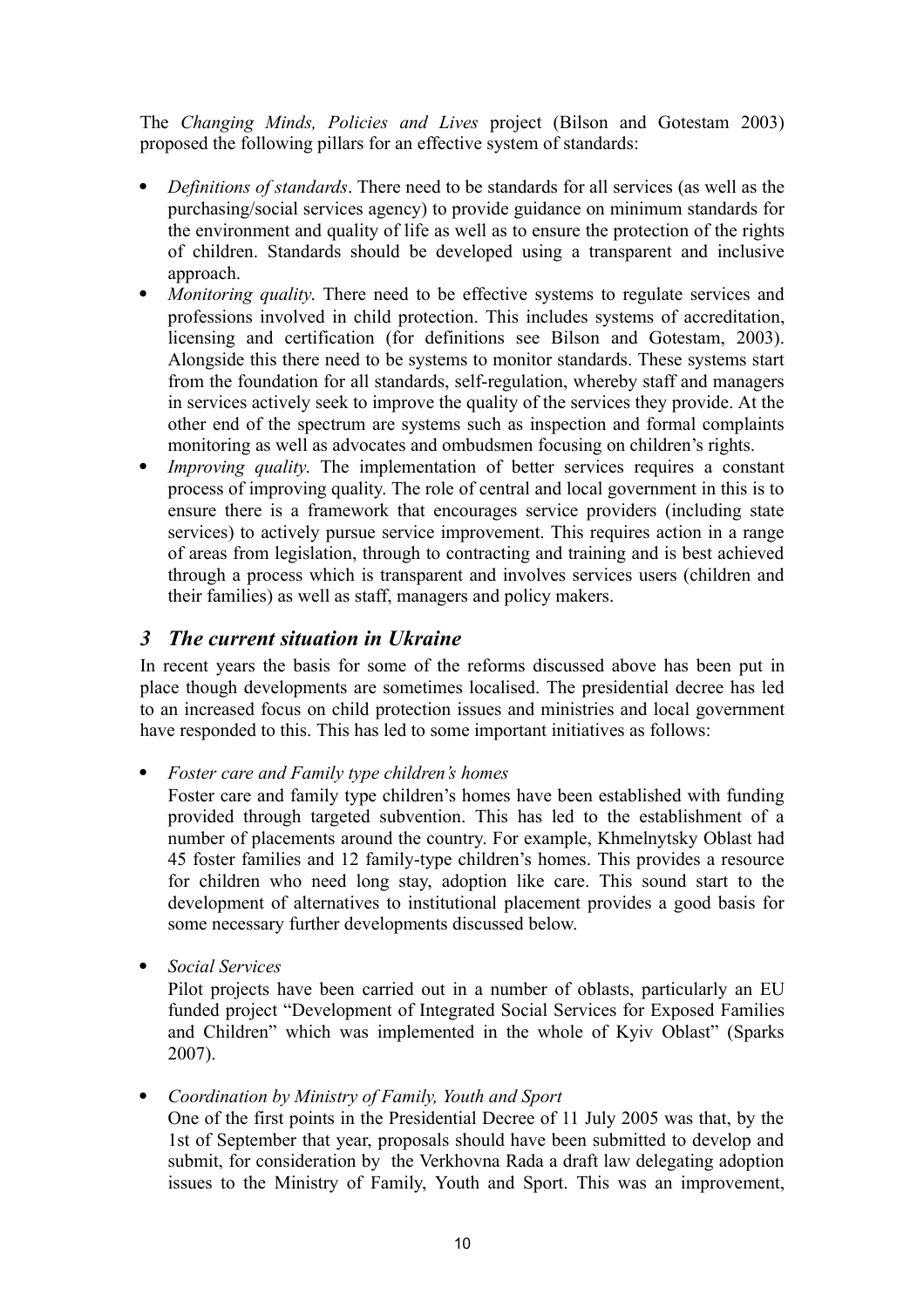although it still left responsibility for institutions for children with disabilities with the Ministry of Labour and Social Policy and for Baby Homes with the Ministry of Health.

*Decentralisation of budgets*

The budgets for social care of children have, to a certain extent, been decentralised to the Oblasts and are supposed to be provided on the basis of equalization transfers so as to allow flexibility in expenditure of this budget. This represents a substantial step towards decentralization and gives some flexibility for planning for responses to local needs; nevertheless, budget allocation is still a serious issue for the development of social services according to local needs, and even within this system, flexibility is still only possible at city level, to extend even this relatively limited flexibility to other oblasts would need changes in the Budget Code. The pilot of integrated services in Kyiv Oblast has demonstrated how this flexibility can be used to develop services for children. As will be discussed below, some further enhancements to this decentralization can strengthen this reform in a way which will actually promote the strategies required to implement the President's decree.

*Flexible funding mechanisms piloted*

The pilot of 'Money follows the Child' in Kyiv Oblast provides extra money for children who are orphans or who have had parental rights removed. This initiative shows the government's willingness to consider flexible funding mechanisms for children in its care, which is good. However, whilst the willingness to increase spending on children is most welcome, there is a real danger that, in its current form, it will provide incentives to keep children in institutions, thus preventing the very reform it is designed to implement. This will be discussed further, along with possible adaptations in the section on strategy below.

*Assessment piloted*

UNICEF has recently concluded work, jointly carried out with the Consortium for Enhancement of Ukrainian Management Education, to provide individual expert evaluations of children in four pilot institutions in each of two oblasts, Kherson and Khmelnytsky. This work involved the collection of information about the children in the institutions (including compiling social histories, analysing the potentiality for reintegration and examining the social environment of the children) was carried out by teams of social workers. In addition, a comprehensive evaluation of the children was carried out by a group of experts, which included paediatricians, neurologists, psychologists and social pedagogues) of the children's needs. This was a valuable exercise, but was restricted to children already in institutional care, and there does not appear to have been much direct involvement with the families of the children.

Assessment also formed a significant part of the Kyiv Oblast pilot, discussed above under the heading Social Services, although in that pilot the assessment was based on an evaluation of the conditions not just of children in institutional care but of those who were being considered for institutional placement, and this involved an assessment of the family itself, based on the situation in the home (for details of this, see EveryChild Ukraine 2007).

 *Integrated social services piloted* This was the central element of the Kyiv Oblast pilot.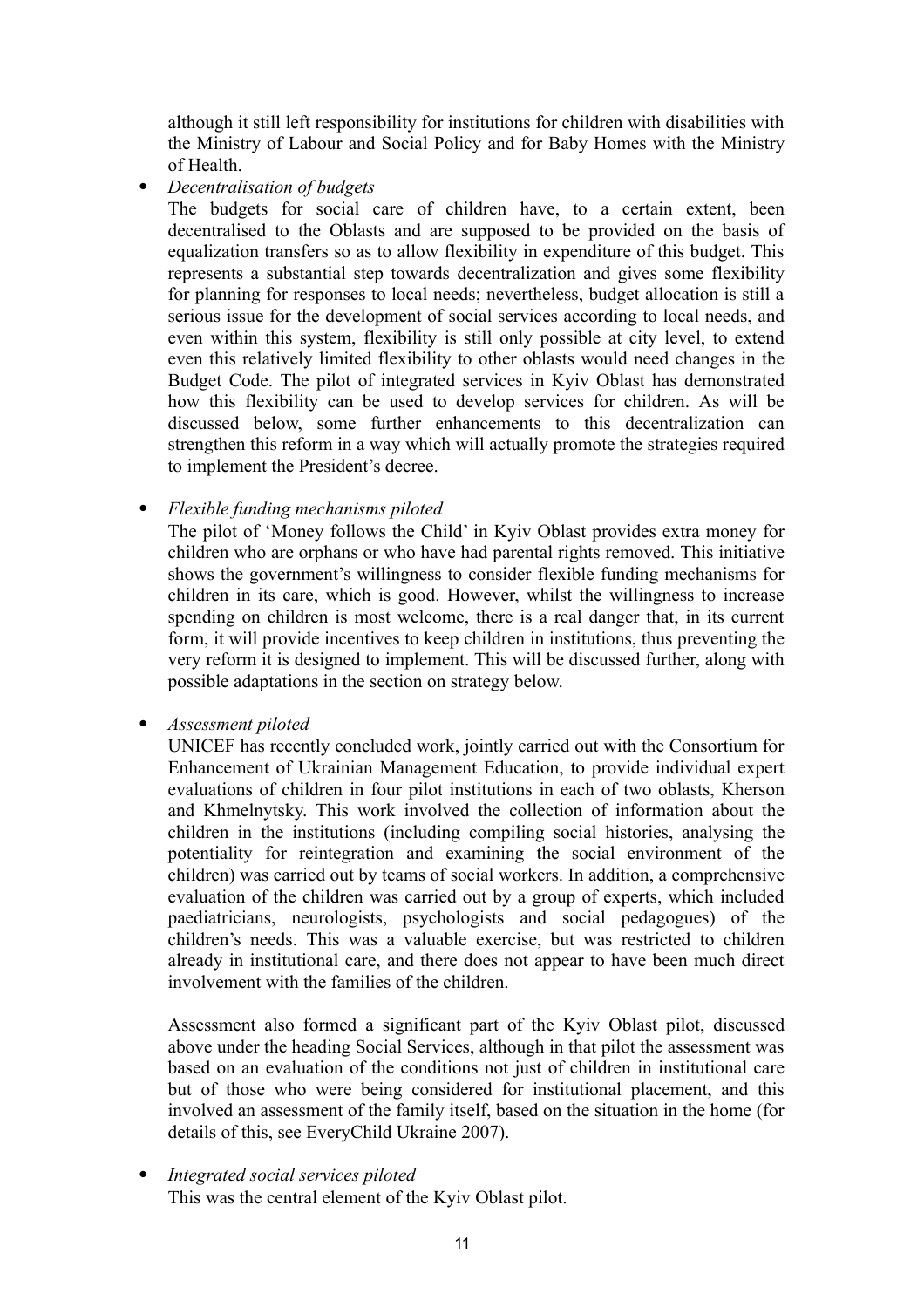#### *Gatekeeping piloted*

This is also an element of the Kyiv Oblast pilot.

## *4 Developing a reform strategy*

As can be seen from the above there are a range of improvements and initiatives in child protection that give a strong basis for further reform. We will now look at the three areas for action identified in *Changing Minds, Policies and Lives* and identify priority areas for action to promote a better system for child protection that provides support for families of children in difficulty. A carefully planned strategy will be needed to implement any changes. However the political instability at national level has limited the amount that has been gained and continued development of the process of reform is required. The programme stemming from the President's decree could be enhanced by developing a strategy that has as much cross party political support as possible. UNICEF is in a unique position to act as an intermediary in trying to broker a process of developing principles and a strategic plan on this basis.

#### *Coordination between the relevant agencies*

One of the problems of the child care system – and this is common to all countries in the former Soviet Union – is that responsibility for children's welfare is divided between four or five different ministries, and there is a powerful need to improve coordination between ministries and between national and local government. Part of this problem would be solved by the proposal in the Presidential Decree for the Ministry of Youth and Sport to take on much of the responsibility for children, but (as mentioned above) this would still leave out institutions for children with disabilities. UNICEF is in a good position to advocate for better coordination. One possibility would be to establish an inter-ministerial group to steer the reform process.

#### *Recommendation 1: UNICEF to work with government ministries – and specifically the Ministry of Family, Youth and Sport – to develop structure(s) to support coordination and development of policy/strategy at national level.*

#### *Gatekeeping*

The implementation of effective gatekeeping is central to the needed reform process. There are a number of specific issues that need to be addressed. These concern the range of services, the decision making processes, the social services agency and information systems. In addition there have been a number of pilot projects demonstrating specific services, assessment etc. and the next step is to provide models for wholesale reform at local levels. This will require the development of local systems of gatekeeping and these should build on the experience of the pilot in Kyiv Oblast whilst informing a reform strategy at national level. UNICEF can play a part in this, for example by taking up the offer of cooperation in Khmelnytsky Oblast, made by the Deputy Governor there in our meeting with him.

#### *Recommendation 2: UNICEF should encourage the development of more oblastwide pilots of gatekeeping systems.*

#### *Range of Services*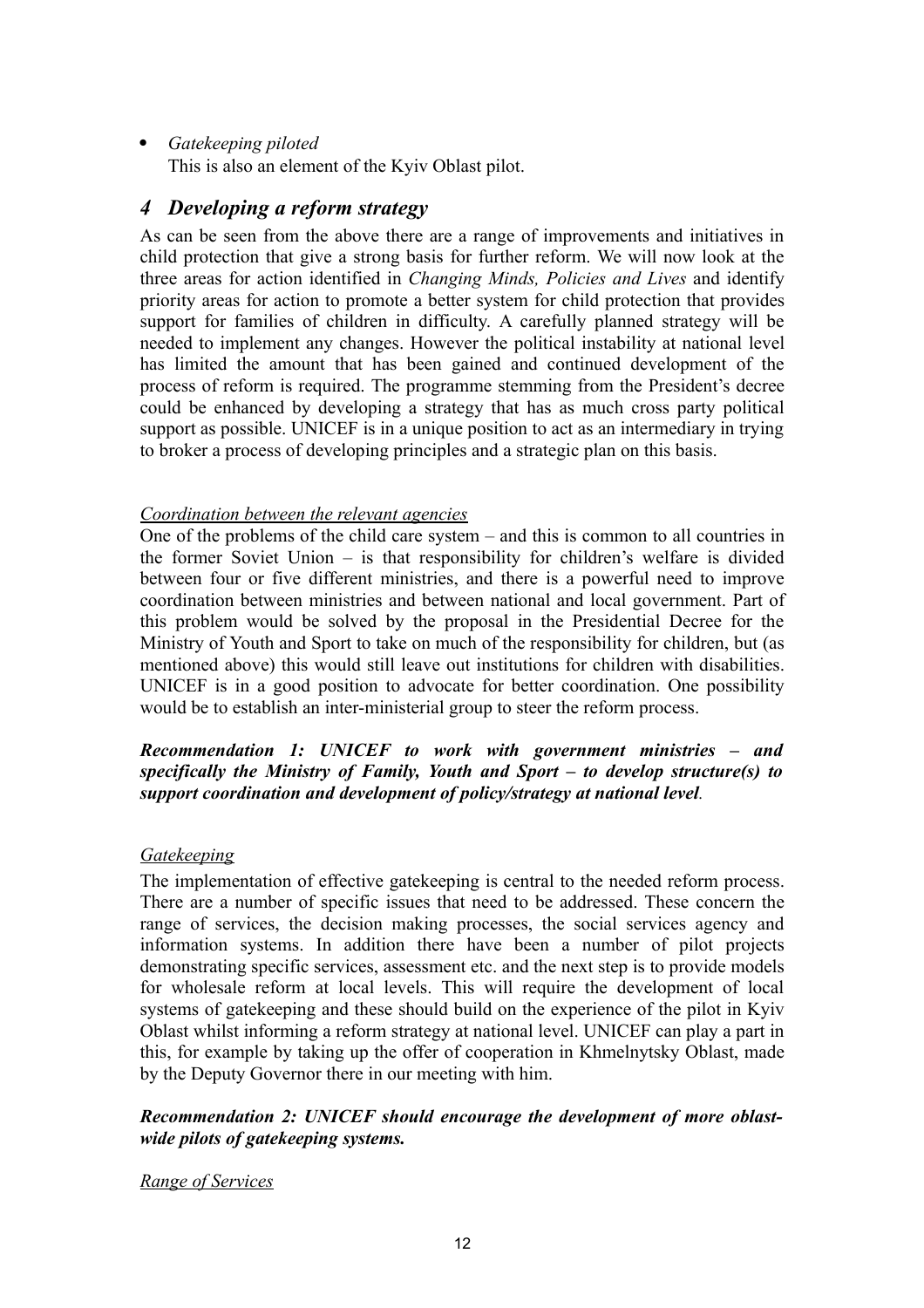It has been found in a number of countries that instituting effective gatekeeping can quickly reduce the number of places needed in institutional care. The pilot project in Kyiv Oblast described above has already reduced the numbers of children in institutional care in that oblast by 12 per cent. Similar falls were found in projects in projects in regions of Moldova (Carter 2006b, Bilson 2006) and Bulgaria (Bilson and Markova 2007) as well as in the national reforms in Georgia in where there was a fall of 34% in admissions in the regions where there were social workers (i.e. where an assessment was carried out) over the period 2004-06. (Natsvlishvili 2007). The following issues will need to be addressed in the reform process:

a) Developing a range of family support services

As we have already shown, the majority of current expenditure on children in difficulties is focussed on institutional care. One of the important issues raised by the successful implementations of gatekeeping discussed above is that the support needed by a large proportion of families who are considering placing their child(ren) in institutions is short-term help to get over a family crisis. This might include help with accessing social benefit entitlements, homelessness, unemployment and so on (see box below for an example). At the moment there is very little support which helps families in difficulty get through a crisis and the result is the use of long-term institutional placement for families who might have been helped to keep their child. Experience in Kyiv Oblast and in Moldova suggests that about 80% of the children in difficulty who would have entered institutions require this sort of short term crisis support.

In addition there will need to be services for the smaller group of families which need on-going support to deal with deeply engrained problems or difficulties. In the case of children with disability specific services are needed to enable children to access medical or education services or to provide respite for carers.

#### **Keeping a family together**

Maria is 39 and lives in Lviv, Ukraine; she has six children: Oksana (18), Ivan (17), Volodya (16), Natalia (15), Marijka (13) and Mykola (2). She divorced their father whose drink problem made him act abusively towards the family. Maria works as a nurse in one of the local hospitals but, after repeated beatings from her ex-husband, she has difficulties with her hearing and memory loss. The family's living conditions are very poor: the taps leak and the small gas stove has to be used for cooking and heating.

With so little money coming into the family, they built up large utility debts. Unable to cope with the pressure, Maria sent her five oldest children to be cared for in the nearby institution. Unfortunately the *internat* was for children with severe mental disorders – and none of Maria's children had any kind of learning difficulties. It was at this point the family were referred to the project.

The social worker helped the family restructure their debts, negotiated with the local housing agency for the renovation of the apartment and provided the family with the necessary materials. She has also given the family much needed emotional support as well as practical guidance. Food vouchers were provided for the youngest child who lives at home and he was enrolled into a day care centre, which enabled his mother to go to work.

Oksana graduated from the *internat* and is keen to continue her education at college nest year, working as a nurse in the hospital in the meantime. In the next academic year, Marijka, Natalya, Volodya and Ivan will return home and continue their education in a mainstream school, which means that the whole family will be kept together.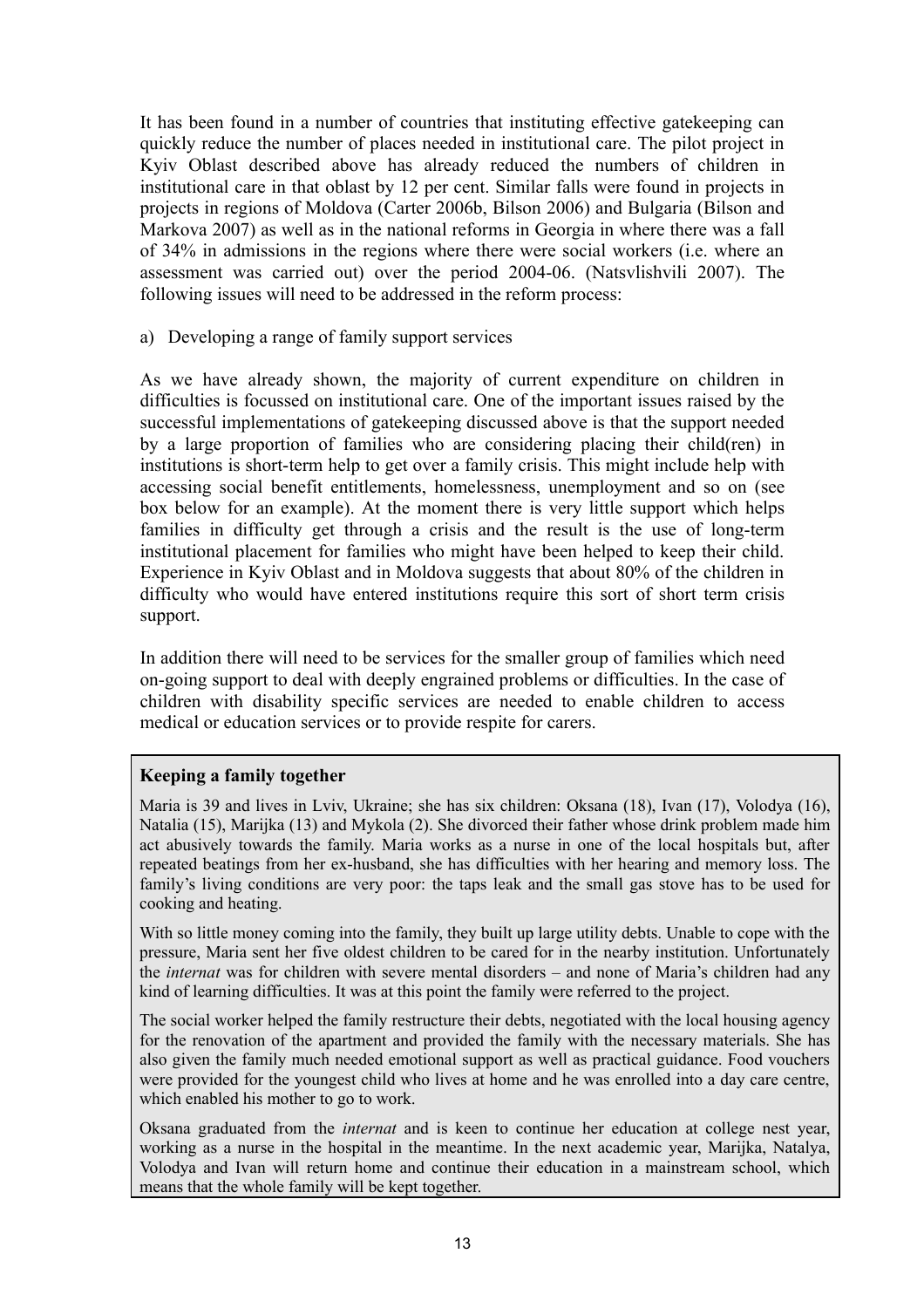In addition there will need to be services for the smaller group of families which need on-going support to deal with deeply engrained problems or difficulties. In the case of children with disability specific services are needed to enable children to access medical or education services or to provide respite for carers.

It is likely that the range of services will need to vary considerably between one area and another. For example there will be differences between the needs of families in rural and urban areas, rich and poor and so on. Similarly different areas may have specific problems such as high levels of cancer and disability in areas affected by the Chornobyl reactor explosions. For these reasons the range of services will need to be based on a thorough assessment of the types of difficulties faced by children and their families in local communities (Bilson and Markova 2007). It is important to develop community needs assessments as this is the basis both for better focussed services with engagement of local communities and prevents any tendency to apply centralised rigid structures that have no basis in local need. Such planning needs to be inclusive and multidisciplinary involving local government at different levels, NGOs and other potential service providers, and involving representatives of local communities, parents of children at risk or using services, and children.

#### *Recommendation 3: UNICEF should facilitate more oblast-wide projects to develop integrated social services in, for example, an oblast like Khmelnytska.*

#### b) Short-term support

Almost all current services (institutional care, foster care, family type homes) provide long-term replacements for family care rather than being focussed on solving particular family problems. In particular foster care and family type children's homes provide only long term placements for orphans and children deprived of parental care which are similar to a paid form of adoption. This is only a small part of the role played by these services in other countries where foster care is used flexibly for a number of different purposes such as short term support, whilst a family is helped through a crisis; placement whilst a child waits for adoption; respite care for children with disabilities or for families requiring support. A recent study in the UK (Bilson and Thorpe 2007) showed that 62% of children entering foster care or institutions stayed for less than four weeks and only 12% stayed for a year or more.

Developing short term and more flexible placements in foster care would need legislative changes as well as a change in the view of the role of accommodation for supporting families in difficulty. This availability of placements could ensure that no babies or small children are placed in institutional care.

#### *Recommendation 4: UNICEF should advocate the development of short-term foster care placements as a means of providing support for families in difficulty*

#### *Decision making processes*

The pilot integrated social services project in Kyiv Oblast demonstrated that gatekeeping could provide a system of decision making that used regulations passed by Oblast councils. This system ensured that children at risk of entry to institutional care were assessed for services and their families helped. In Moldova, a similar approach of using local regulations was used to set up an independent gatekeeping commission which advised on any decision concerning the placement of a child in an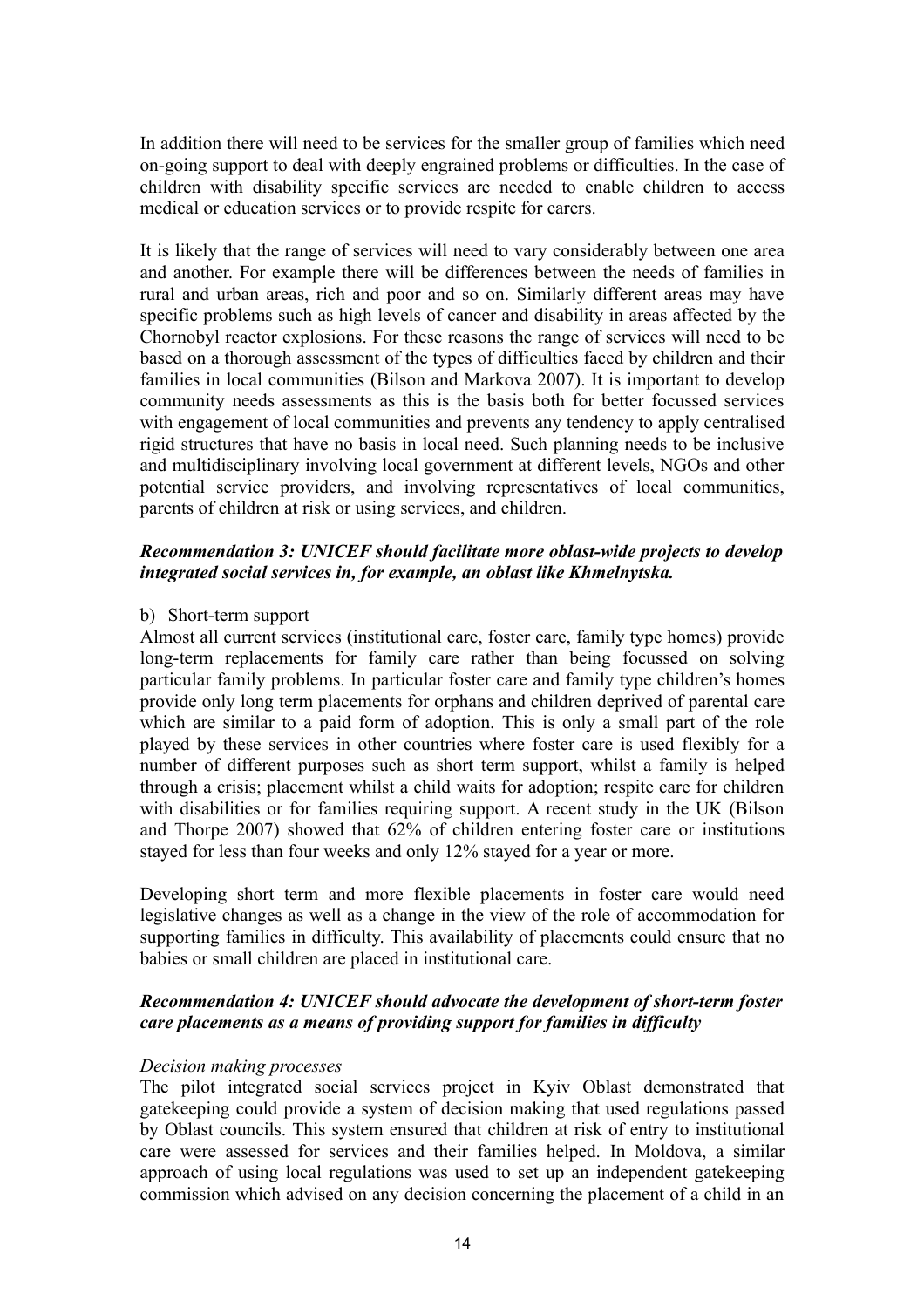institution or foster care. In both cases, decisions were based on comprehensive assessments of family situations undertaken by social workers which can take into account the best interests of the children concerned. This process of decision-making needs further dissemination with a view to implementation nationally. The pilot projects should work further on developing effective decision making.

#### *Recommendation 5: UNICEF should promote the further development of independent gatekeeping commissions operating on the basis of the best interests of the child.*

#### *Social services agencies*

If effective community-based services are to be implemented, it is essential for the local workforce to be trained and prepared for this kind of work. At present, although local social workers exist, their main activity is based around providing what limited benefits and allowances are available. They are, therefore, familiar with dealing with the members of the public who make up their client base, but they are not used to undertaking the kind of practical work which is needed to work with vulnerable families or with the process of family assessment which is an essential part of this work. It is necessary, therefore, to provide training in the carrying out of social work with such families.

#### *Recommendation 6: UNICEF to promote the use of training for social workers in assessing clients' needs and providing practical support for those clients*

#### *Information systems*

The country's information systems are limited and of doubtful accuracy: for example, there are doubts over even so simple a matter as the number of children in institutional care. The official figure (UNICEF 2007) is that the total is around 45,000, whilst an estimate based on a Ukrainian government report (Carter 2005b) suggests the true figure was nearer 80,000. Such discrepancies are by no means unusual – a study in Georgia uncovered similar discrepancies, with registered children missing and unregistered children present and even whole institutions apparently nonexistent (Child and Environment 2005) – and they underline the need for better information on child care. If the present situation is unclear with such inadequate information, no proper reform will be possible.

#### *Recommendation 7: UNICEF should engage with government to press for improved record-keeping and more reliable information systems*

#### *Redirecting Resources*

The diagram below illustrates the point which we made earlier, that the number of children in institutions and foster care form only a small proportion of the total number of children in difficulties, yet the financial expenditure is focussed almost exclusively – and quite disproportionately – on the institutional sector. This imbalance will have to be reversed in order to provide the range of alternative family-type services which we have described above. In order to achieve this, further flexibility is required in the financial mechanisms building on the reforms already undertaken. In particular there needs to be further work on the devolved budgets and the "Money follows the child" initiative, as well as the development of a mixed economy of care in which NGOs and others can provide services and the social services agencies can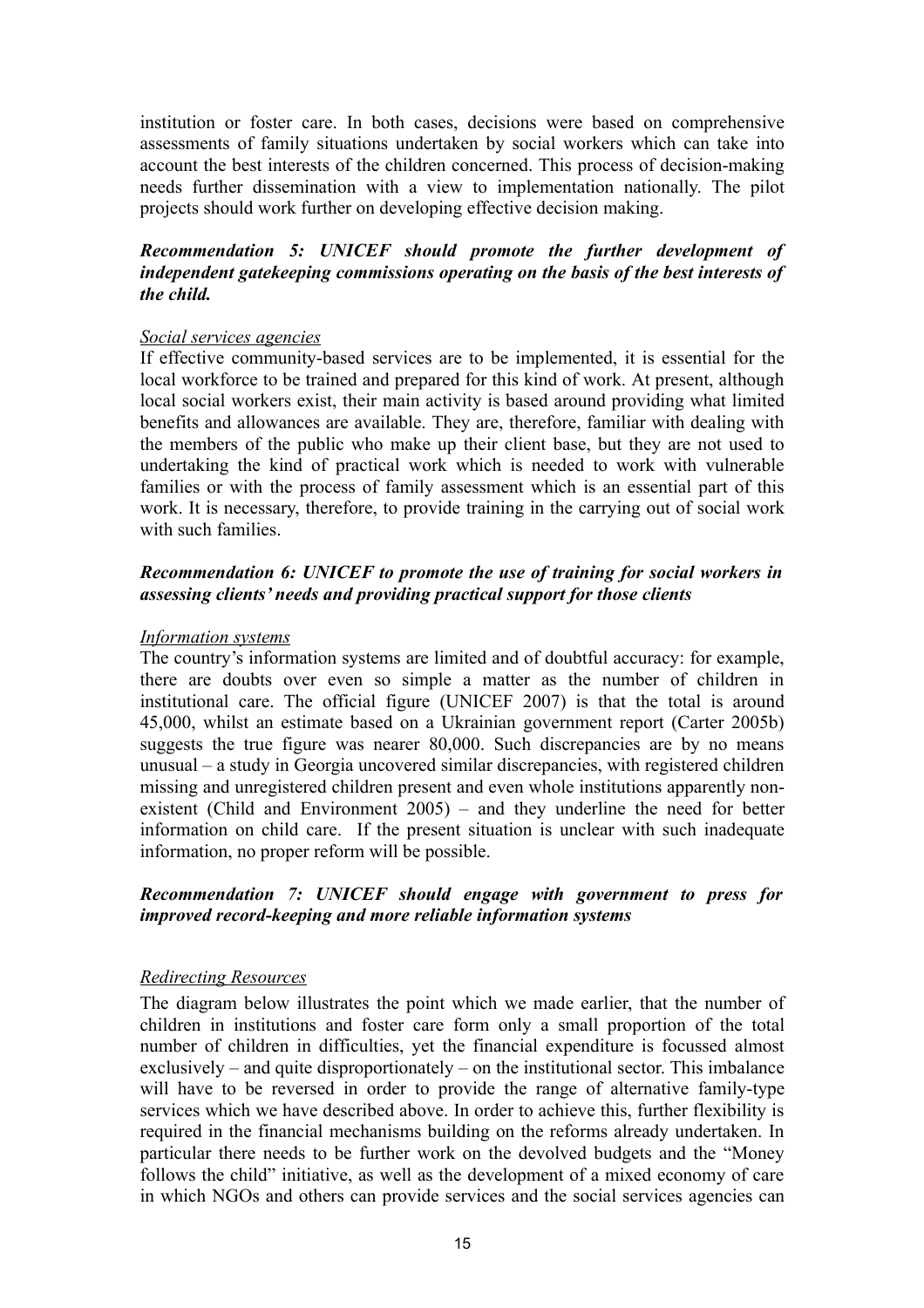purchase or provide them. This will require reform of financial regulations at national level.



To achieve these essential reforms, UNICEF should work with government to develop a budgetary framework which will allow oblasts to transfer resources from institutional care to community services and, in so doing, develop a mixed economy of care. In particular, there is a need to focus on two issues: a) developing flexibility in oblast budgets to prevent them being penalised for reducing the number of places in institutional care; b) a substantial adaptation of the "Money follows the Child" initiative; and c) work to enable the provision of services by NGOs and other nonstate providers.

#### *Developing flexibility in oblast budgets*

The allocation system in the process for determining Oblast budgets is very complex (See **Appendix 2**), containing as it does both a direct element and an equalization transfer element for social care services. The latter is based on the numbers of children already in institutional care and contains no specific allocation for community services. This means that, whilst oblasts have the flexibility to spend the budget allocation flexibly, if they successfully develop community based services which reduce the number of places in their institutions their future budgets will be reduced and they will have no funds to maintain the community services. This formula needs to be amended urgently as it forms a major disincentive to reforms that directly affect the number of children in institutions. A new formula is required that encourages community provision and does not penalise Oblasts for successfully implementing the presidential decree.

A relatively modest change in the formula is needed. If the use of the numbers of children in institutional care were to be substituted by a more accurate measure of the numbers of children in difficulty or, more simply, on the number of children, then this disadvantage would be removed at a stroke. This would then mean that the allocation formula would then allow local authorities the flexibility they need to reduce the reliance on institutional care.

A variety of figures could be substituted; the ideal would be one that represented the level of need for support by vulnerable families in each community – although there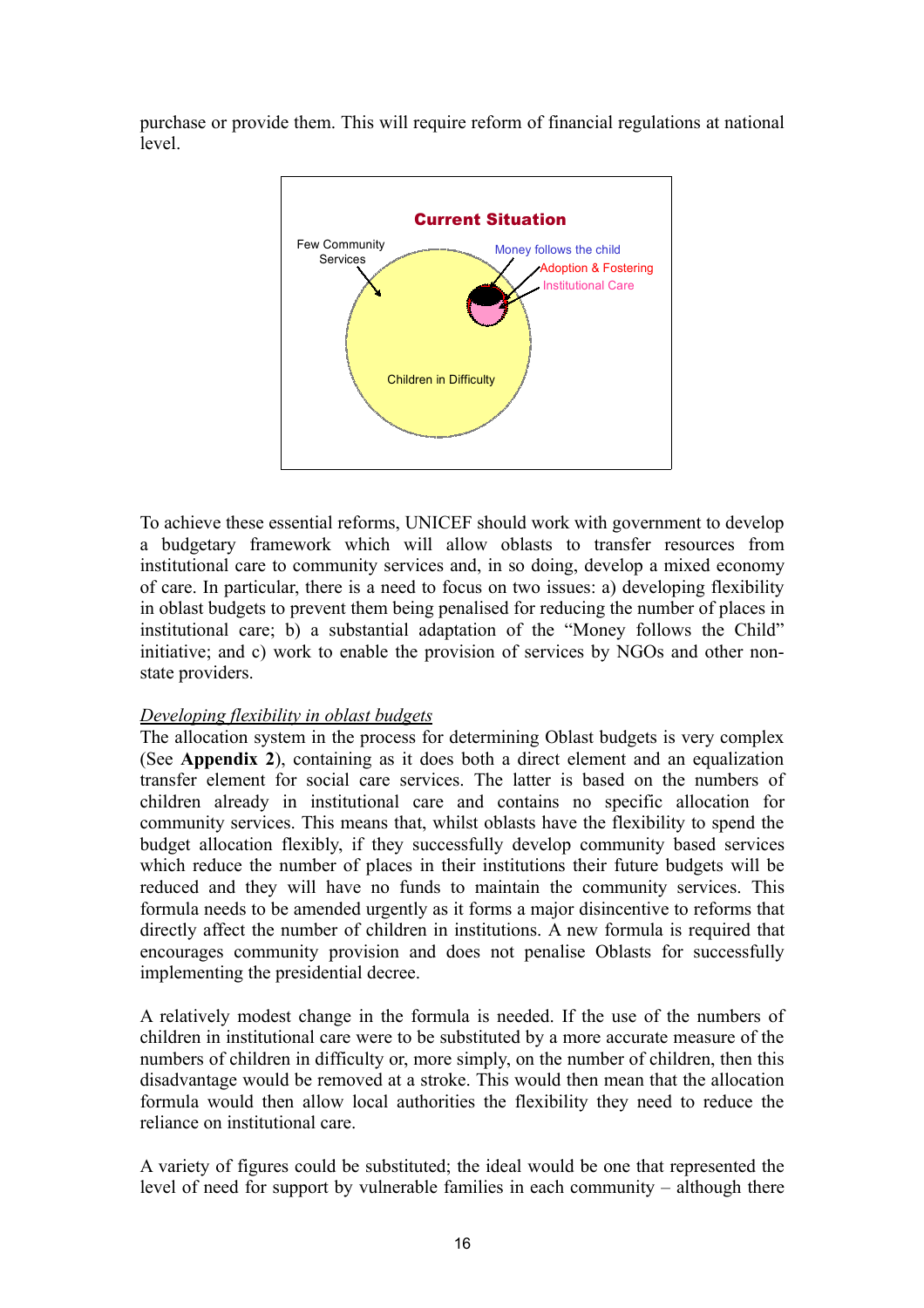may be difficulties in obtaining the relevant figures readily. So, for example, if the numbers of children living in poverty in each administrative area could be obtained both reliably and on a regular basis, this would provide a much superior measure of need. Alternatively, the level of unemployment in the area or similar measures could represent proxy measures for need, but if none were available, simply the number of children living in the area could be used.

#### *Recommendation 8: UNICEF to investigate, in conjunction with the Ministry of Finance, alternative measures of need for children's services in calculations of Oblast budgets.*

#### *"Money follows the child"*

It is welcome that the government is providing extra money for children and targeting it on orphans and children whose parental rights have been removed. However, as "Money follows the Child" is currently defined (see Joshua and Y Dzhygyr 2006) it covers only those children who are either orphans or are deprived of parental care by a state decision, and thus covers only a proportion of the children who are in foster care, family type children's homes or institutions. Consequently, it serves only to increase expenditure in this narrow area, in which international experience (see for example Bilson *et al* 2000) show that any improvement in outcomes produced by increased expenditure is likely to be minimal. It is also likely to have the following adverse effects:

- The extra money is focussed solely on children already within the institutional and foster care sector and does nothing to increase support for families in difficulty; this will be likely to provide incentives for placement of children in foster care and institutions.
- The focus solely on orphans and children whose parental rights have been removed leads to a two tier system for children placed in institutions (for example children with disabilities whose parents are still involved, will be relatively penalised).
- The scheme directly funds long term placements in foster care and is thus a disincentive to use foster care to provide short term support
- The scheme will lead to pressures to increase the use of removal of parental rights even where there had been hope of a return to the parents, thus reducing opportunities for supporting children's return to parents. One informant told us that this had already happened in the pilot of "Money follows the child."
- The scheme will increase pressure on parents to give up on contacts and plans to return their child as this will mean their child will not receive the extra money

Thus in its current form the scheme is likely to increase the use of long term placements in foster care and maintain placements in institutions. It provides no incentive to replace institutional placements with foster placements and removes a focus on community services. The term "Money follows the client" as referred to by the World Bank and UNICEF in fact relates to a far wider concept which is the introduction of a purchaser provider split aimed at increasing services for children in their own families and communities (see Fox and Gotestam 2003 p.14 for a discussion of this).

The scheme does legitimate and fund long term foster placements. The next step in developing foster care is to create an integrated service which provides short-term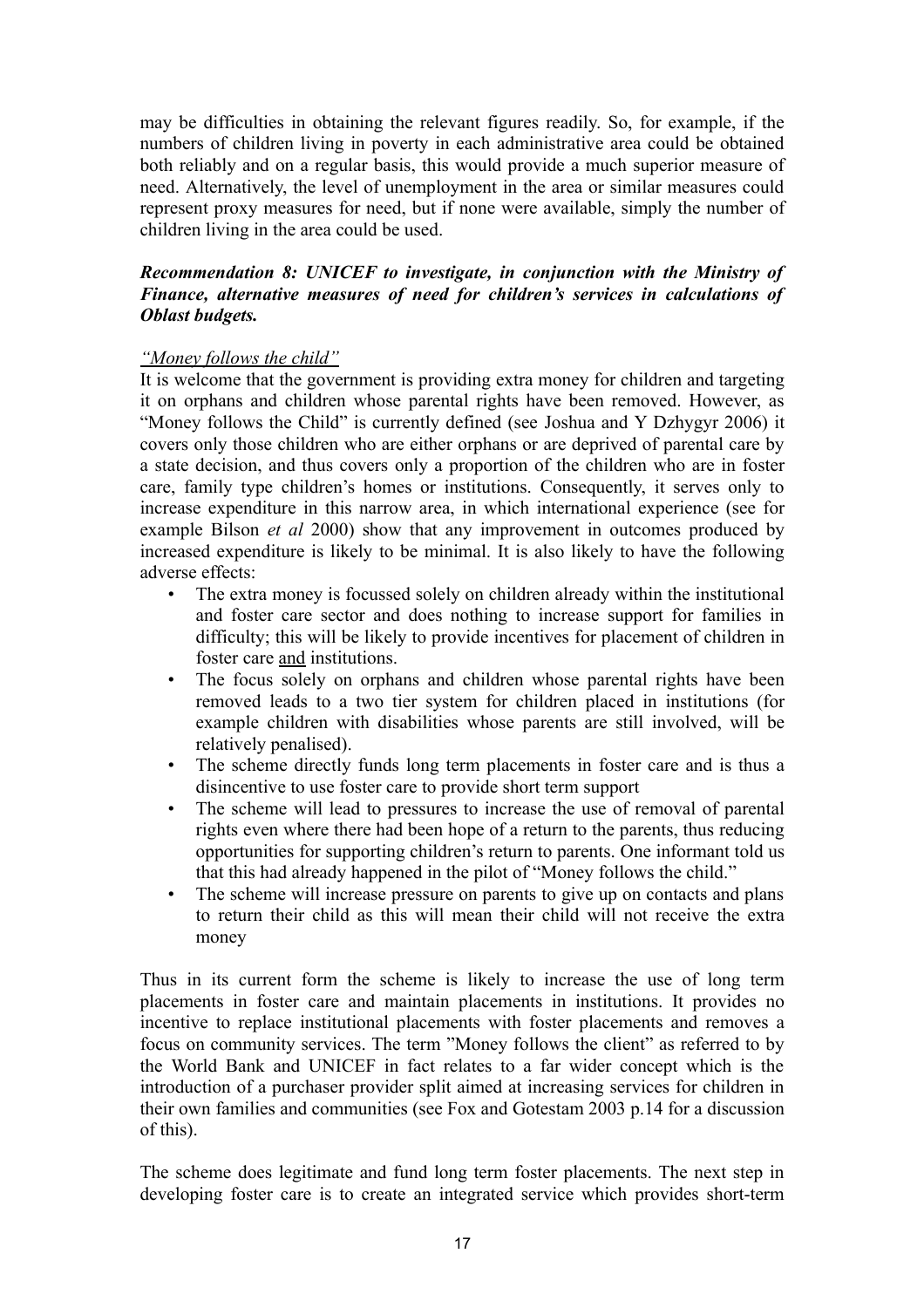care for children in order to support families through a crisis; to hold children waiting for adoption placements as a replacement for institutional care; or for respite care to support children with disabilities or families in difficulty.

Two key issues in replacing institutional care with community support are the need for protecting (sometimes called ring fencing) budgets to ensure that the reform does not lead to a reduction in the expenditure on children in difficulty and this was the focus of the recommendation above about Oblast budget formulas. The second is the need for a period of parallel funding during the period in which institutional services are run down and community services are established. The extra funding provided by Money Follows the Child could provide this parallel funding and reduce the adverse affects by more effective targeting. The funds could be used to fund a range of community services both foster care (including short term placements) and other services with a formula linking allocation of funds to community services based on reductions in the number of placements in institutional care

**Recommendation 9:** *UNICEF to work with government ministries – and specifically the Ministry of family, Youth and Sport and the Ministry of Finance – to establish Money Follows the Child as a source of parallel financing for new community based services*

#### *Enabling the provision of services by NGOs and other non-state providers*

At present, what services are provided, are handled by local authorities, and this is written into the legislation. More flexibility is needed here: for example, some services could be provided by NGOs, and there is a need for the development of more flexible mechanisms by which this can be done. This would include the need legislation to enable the contracting of services by local government and systems for effective contracting for high quality community based services and for vetting and registering services.

#### *Recommendation 10: UNICEF to investigate the scope for modifying local legislation to enable greater flexibility in who is able to provide local services and to provide models for contracting for and vetting services.*

#### *Standards*

At the moment the child protection system has still only started on the path to reform. So, whilst there are standards for care in institutions in Ukraine, these refer only to the material environment and physical needs of children (these are termed 'environmental standards'), whereas social and psychological needs (which are termed 'quality of life standards') are not addressed at all. In our visit, we found that attempts were being made to improve the physical standards in institutional care, and a considerable amount of money was being spent on this improvement in the institutions. Whilst it might seem this is a good thing (how would it be possible to argue that improving the level of care was a bad thing?) there is a serious problem in trying to improve services which, in almost all cases can never provide adequate care because they are inherently damaging or which should be replaced by community based services.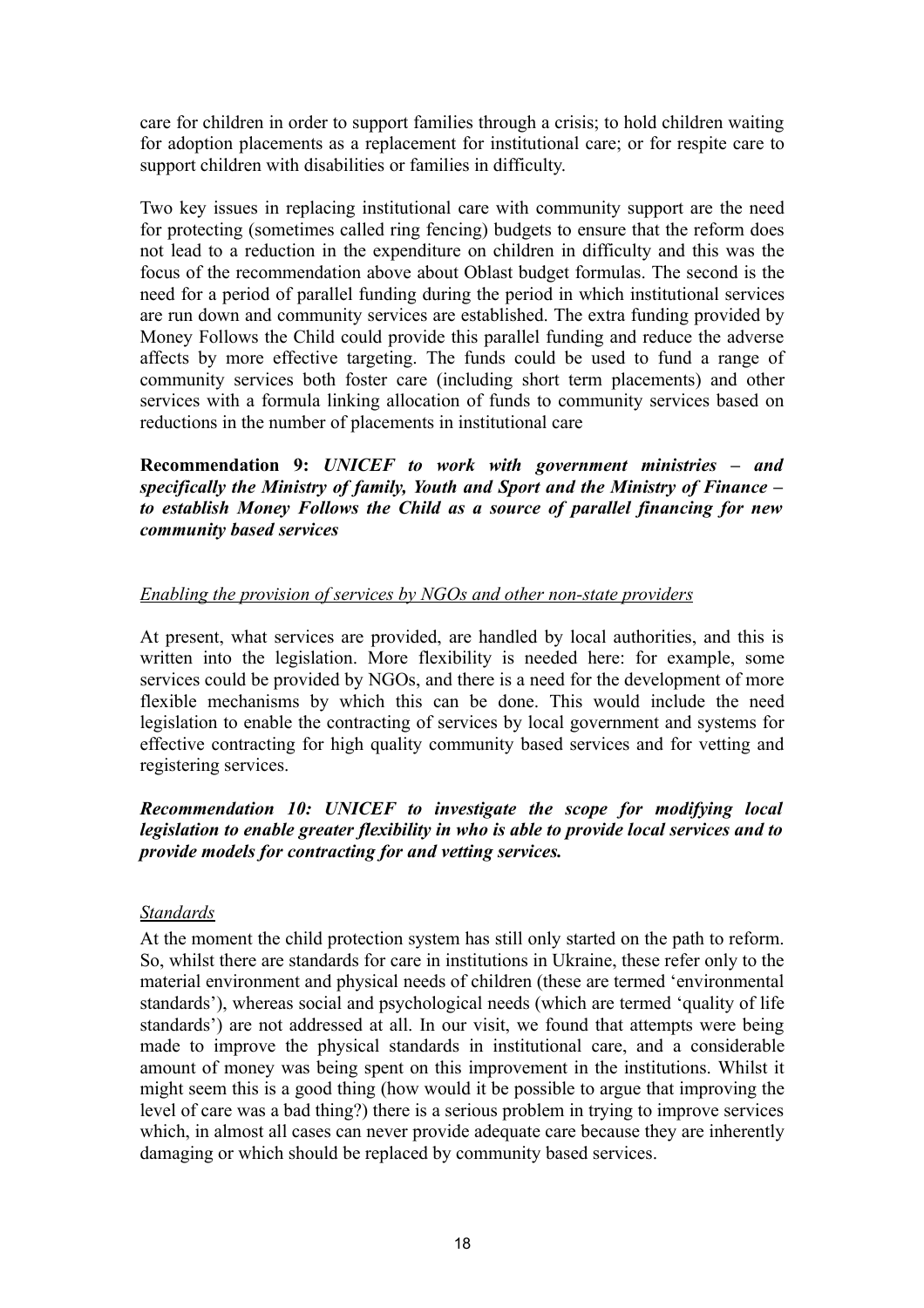Unfortunately many of the institutional services currently operating in Ukraine are inherently damaging to children. These include large institutions and, in particular, the institutions for babies and very young children – because the greatest damage done to children's development occurs in the early months (Carter 2005a, 2005b). In these cases, whilst developing physical standards might reduce to some extent the harm done, it can have little or no effect on the emotional and intellectual development of the children in them.

There is, therefore, a serious need to plan for the replacement of these institutions as soon as possible – in fact, Mulheir and Browne argue (2007) that the first essential step in reforming post-Soviet institutions should be to close the baby homes – not only because they do the most damage but because they tend to act as feeders to the institutions for older children, thus establishing a route to a lifetime in institutional care.

Fortunately, evidence from other post-Soviet countries shows that it is possible quickly to develop community based services that allow a large proportion of current entrants to be supported in their own families (Bilson and Markova, 2007; EveryChild Consortium, 2007). This would leave only a small proportion of children for whom it would be necessary to provide replacement family based care.

Not only, however, is the further development of institutional care a waste of precious resources for the reasons mentioned above, but it will tend to deflect attention away form the development of reforms that will have the effect of improving child care in Ukraine: the more resources are put into institutions, the more it will be likely that some will argue not only that reform has been carried out, but that this investment should not be wasted by then closing institutions. There are, then double dangers in this course of action. This leads to our final recommendation:

#### *Recommendation 11: UNICEF to argue that resources should be diverted from renovation of institutions into the development of family-based alternatives*

# *5 Priority targets of UNICEF action to stimulate the reform strategy*

Our recommendations provide a framework for long-term reform. In this final section we suggest three areas for immediate and specific actions that UNICEF should adopt as their first priority in assisting the Government of Ukraine's reforms. These would help to provide a sharp focus and clear direction for continuing reform and provide an action framework within which the above recommendations can be undertaken.

We therefore UNICEF should work with:

- 4. Government ministries and specifically, the Ministry of Finance **to develop the budgetary framework** in a way that will enable oblasts to transfer resources from institutional care to community services.
- 5. Government ministries –specifically the Ministry of Family, Youth and Sport to develop structure(s) **to support coordination and development of policy/strategy** at national level.
- 6. Individual oblasts starting with Khmelnytsky Oblast, following our meeting with the Deputy Governor there – **to develop programmes which will stimulate**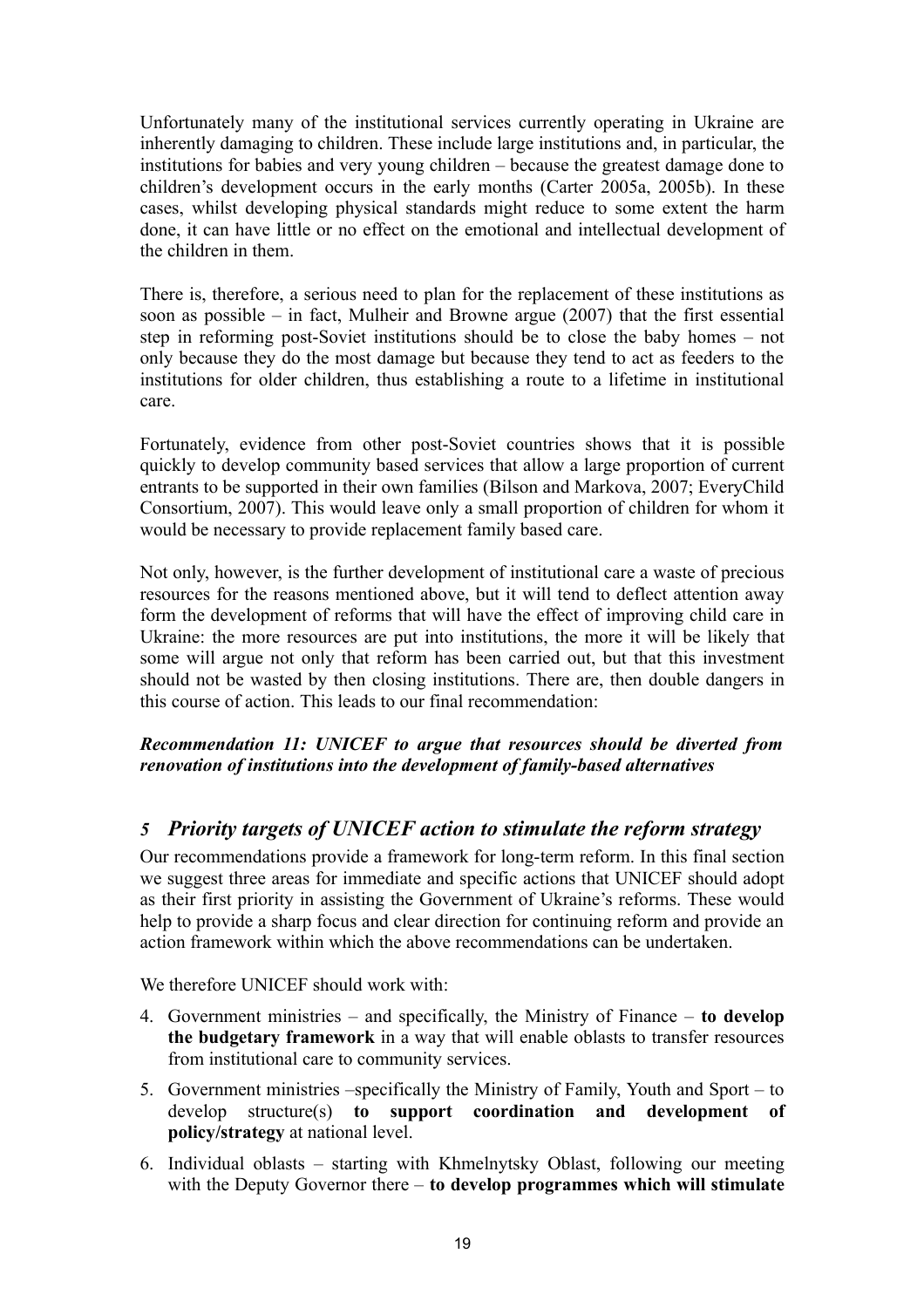**whole-system reform** in an extension of the work already carried out in the TACIS project in Kyiv Oblast.

Adopting these immediate actions should be part of the process of moving towards achieving the longer-term recommendations. This approach would be valuable in helping to extend the various experiments that have already shown that effective action is not only essential, but that it is practicable. We urge UNICEF to take these actions to support the government in promoting further reform.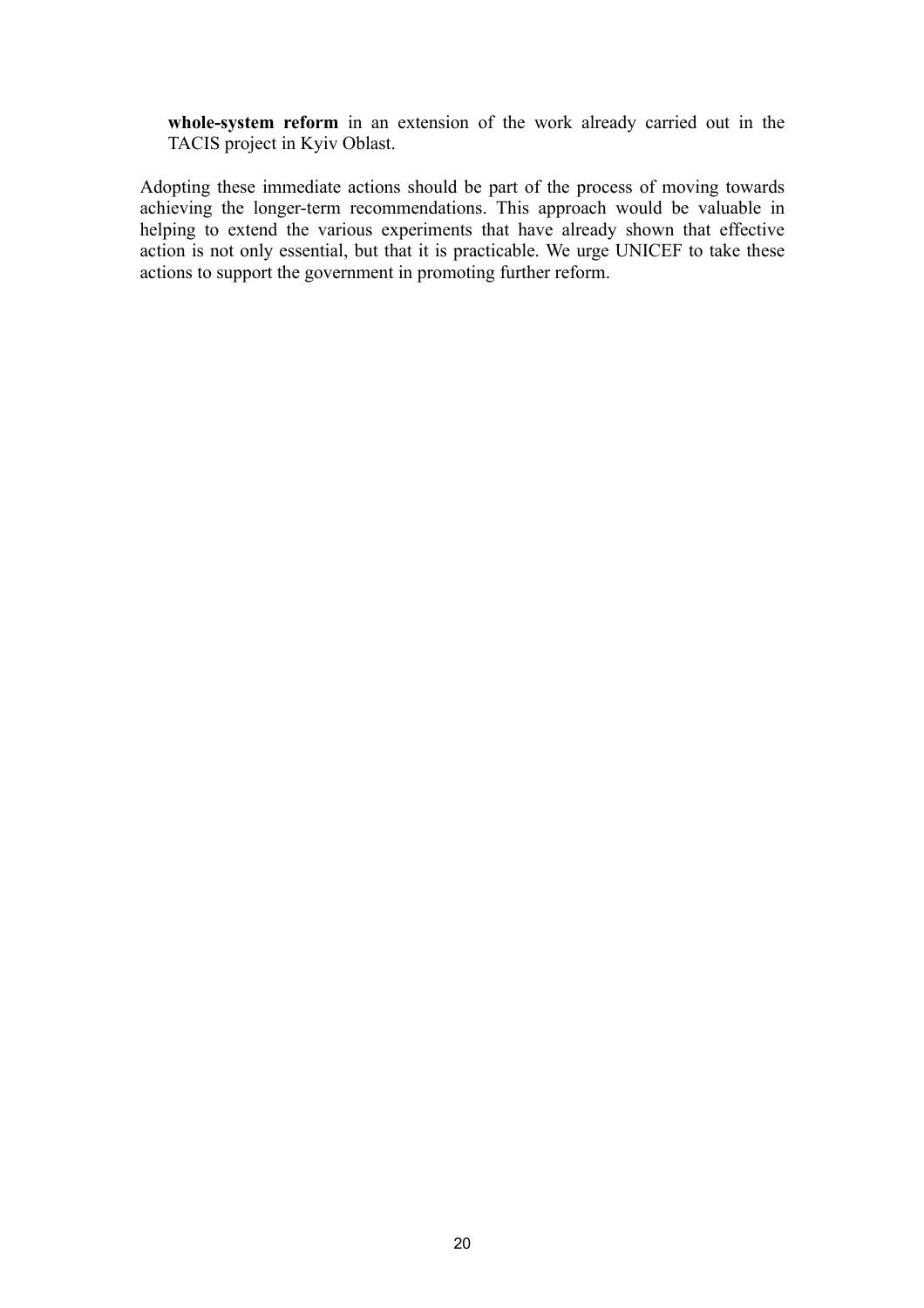# *References*

- A Bilson (2006) *Review of TACIS Project Capacity Building in Social Reform* Unpublished research report for EveryChild Moldova
- A Bilson and R Gotestam (2003): *Changing minds, policies and lives: improving protection of children in Eastern Europe and Central Asia. Improving standards of child protection services: A concept paper*, Florence: UNICEF International Child Development Centre. Downloaded September 2004 from: <http://www.unicef-icdc.org/publications/pdf/improving.pdf>
- A Bilson and J Harwin (2003): *Changing minds, policies and lives: improving protection of children in Eastern Europe and Central Asia. Gatekeeping services for vulnerable children and families: A concept paper*, Florence: UNICEF International Child Development Centre. Downloaded September 2004 from: <http://www.unicef-icdc.org/publications/pdf/gatekeeping.pdf>
- A Bilson and G Markova (2007) "But you should see their families: Preventing child abandonment and promoting social inclusion in countries in transition" *Social Work and Social Science Review* Volume 12, Number 3, 2007 , pp. 57-78
- A Bilson and D Thorpe (2007) *Report For Carmarthenshire County Council Children's Services On Children Admitted To The Looked After System Between January And June 2005 And Children Subject To Care Proceedings In June 2006* unpublished research report for Carmarthenshire CC
- A Bilson, C Armstrong, M Buist, A Caulfield-Dow and M Lindsay (2000) *A Safe Launch: Scottish Throughcare and Aftercare in a European Context*, Centre for Residential Child Care; Glasgow
- R Carter (2005a): *Family matters: a study of institutional childcare in Central and Eastern Europe and the former Soviet Union* [Short version] London: EveryChild.
- R Carter (2005b): *Family matters: a study of institutional childcare in Central and Eastern Europe and the former Soviet Union* [Full version] London: EveryChild. This version can be downloaded from [http://www.everychild.org.uk/media/documents/Family\\_Matters\\_full.doc,](http://www.everychild.org.uk/media/documents/Family_Matters_full.doc) and a Ukrainian language translation, Опіка над дітьми: сім'я і держава Вплив інституційної форми виховання на розвиток дітей, can be downloaded from <http://www.everychild.org.ua/docs/Opika23022006.PDF>
- R Carter (2006a): *Report for UNICEF on the Reform of Child Welfare in Ukraine (UNICEF Contract No: SSNUKRA/2006/00000469-0), 6 December 2006*.
- R Carter (2006b): *Evaluation of the TACIS project "Capacity Building in Social Policy Reform in Moldova,"* Chişinau: EveryChild Moldova.
- Child and Environment (2005): *Research on childcare institutions: Final report* Tbilisi: Child and Environment.
- EveryChild Consortium (2007): *Development of integrated social services for exposed families and children: Final Report*, 29 March 2007 - 28 September 2007.
- EveryChild Ukraine (2007): ОЦІНКА ПОТРЕБ ДИТИНИ ТА ЇЇ СІМ'Ї: МЕТОДИЧНИЙ ПОСІБНИК (Assessment of Children and their families), Kyiv: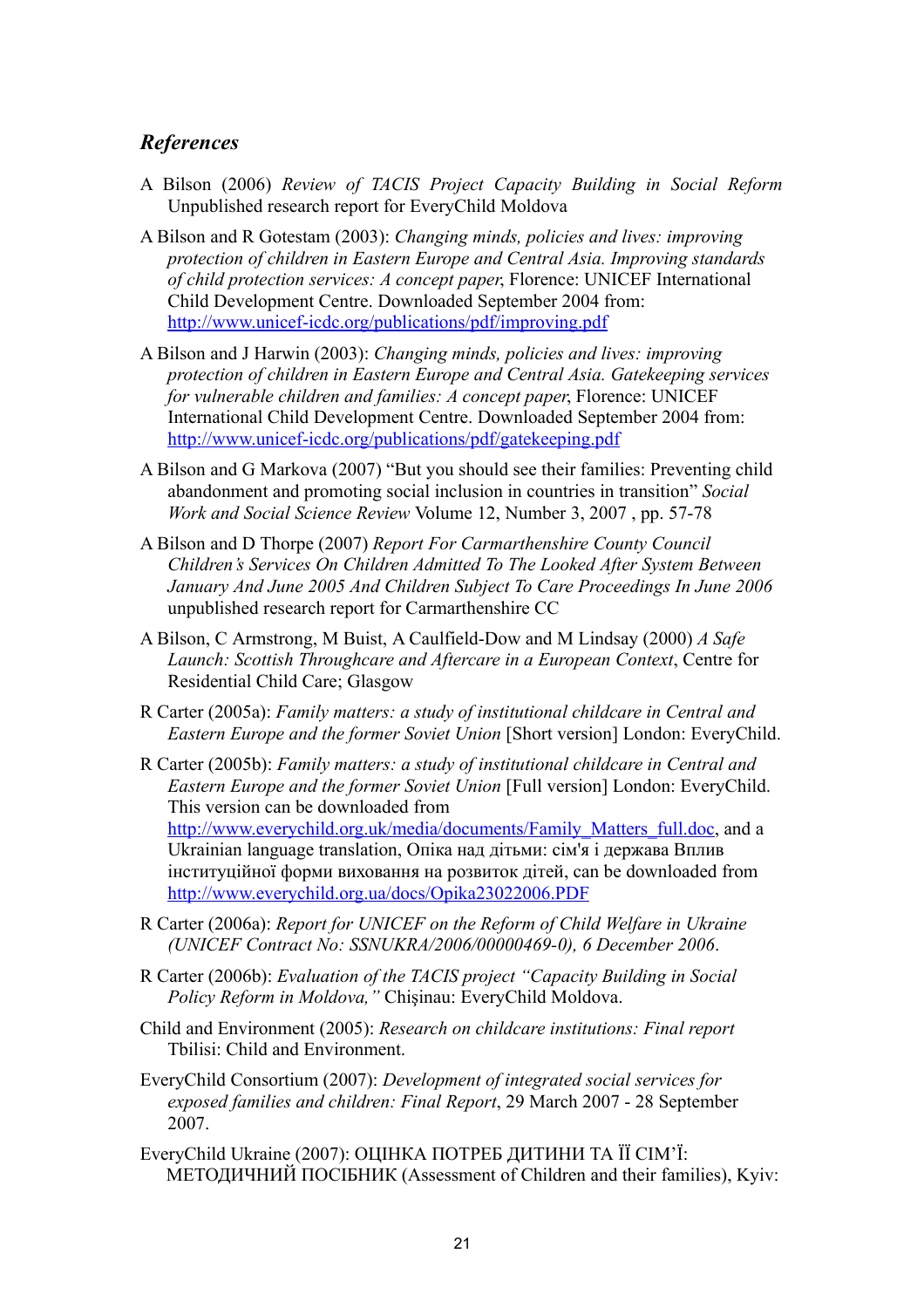EveryChild Ukraine. Downloaded June 2008 from [http://www.everychild.org.ua/docs/Child\\_Needs\\_Assesment.pdf](http://www.everychild.org.ua/docs/Child_Needs_Assesment.pdf)

- L Fox and R Gotestam (2003): *Changing minds, policies and lives: improving protection of children in Eastern Europe and Central Asia. Redirecting resources to community-based services: A concept paper*, Florence: UNICEF International Child Development Centre. Downloaded September 2004 from: <http://www.unicef-icdc.org/publications/pdf/redirecting.pdf>
- L Joshua and Y Dzhygyr (2006): *Recommendations for Consideration by the Ministry of Finance of Ukraine on Changes to the Intergovernmental Transfer Formula with specific Reference to Residential and Community-based Social Services: A Technical Paper*, Durham: Birks Sinclair & Associates Ltd.
- N O Kvitko (2006): *Analysis of expenditures for social protection and social security of children in Ukraine (on the example of Kyiv oblast)*, EveryChild Ukraine. Downloaded April 2007 from [http://www.everychild.org.ua/img/zstored/finance\\_report\\_march\\_eng.pdf](http://www.everychild.org.ua/img/zstored/finance_report_march_eng.pdf)
- P Mendes and B Moslehuddin (2004): 'Graduating from the child welfare system: a comparison of the UK and Australian leaving care debates,' *International Journal of Social Welfare*, Vol 13, No 4 pages 332–339.
- G Mulheir and K D Browne, (2007) *De-institutionalising and Transforming Children's Services: A guide to good practice*, Birmingham: University of Birmingham Press (in collaboration with EU/WHO) downloaded June 2008 from http://www.crin.org/docs/Deinstitutionaliation Manual - Daphne Prog\_et\_al.pdf
- E Natsvlishvili (2007): *Baseline data analysis: Referrals to residential care and social services for children*, Georgia 2004-2007, Tbilisi: EveryChild Georgia
- D Reichenberg and A Posarac (2003): Introduction to *Changing minds, policies and lives,* Bilson and Gotestam, Bilson and Harwin and Fox and Gotestam (all 2003), page v.
- L Saunders and B Broad (1997): *The health needs of young people leaving care, Leicester*: De Montfort University.
- I Sparks: (2007) *EU Project* Development of Integrated Social Services for Exposed Families and Children: *Assessment report*, EveryChild Ukraine
- UNICEF (2007): *TransMONEE Database 2007*, Florence: UNICEF International Child Development Centre. Downloaded Jan 2007 from [http://www.unicef](http://www.unicef-irc.org/databases/transmonee/2007/Tables_TransMONEE.xls)[irc.org/databases/transmonee/2007/Tables\\_TransMONEE.xls](http://www.unicef-irc.org/databases/transmonee/2007/Tables_TransMONEE.xls)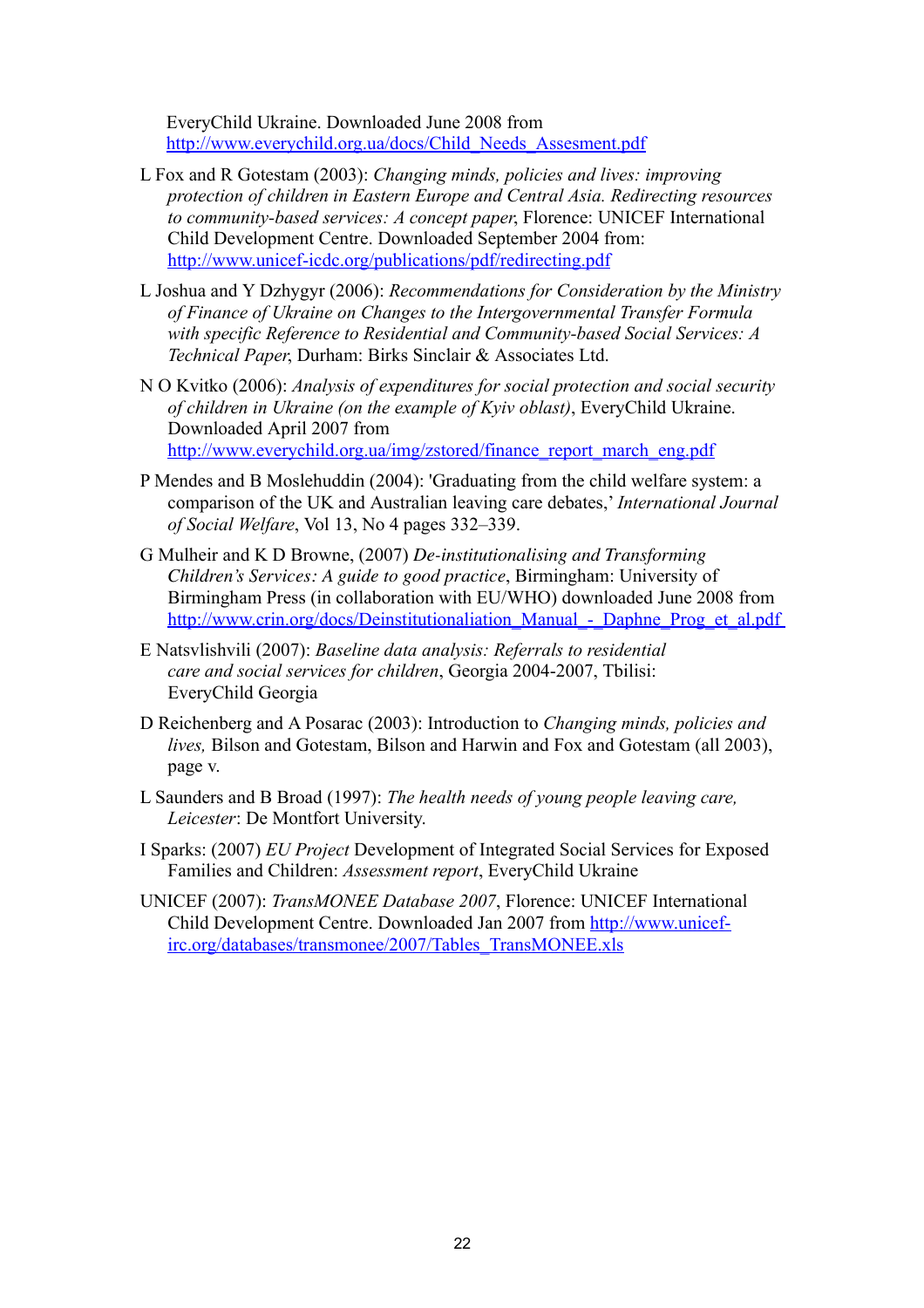# **Appendix 1: Agenda for Andy Bilson and Richard Carter: Schedule of meetings, 30 March – 5 April 2008**

| <b>Monday 31 March 2008</b> |                                                                                                                                                                                                                                                                                                                                                                                                                                                                                                                                                                                                 |                                                                                                                             |
|-----------------------------|-------------------------------------------------------------------------------------------------------------------------------------------------------------------------------------------------------------------------------------------------------------------------------------------------------------------------------------------------------------------------------------------------------------------------------------------------------------------------------------------------------------------------------------------------------------------------------------------------|-----------------------------------------------------------------------------------------------------------------------------|
| $9.30 -$<br>11:30           | Briefing at UNICEF Ukraine Office                                                                                                                                                                                                                                                                                                                                                                                                                                                                                                                                                               | <b>UNICEF</b> office,<br>Klovsky Uzviz, 5                                                                                   |
| $12.00 -$<br>13.00          | Meeting with Ms. Vira Shynkarenko, Head of the Section<br>of the Pre-school, Beginning, and Special Education<br>under the Department of the School and Pre-School<br>Education.<br>MoES is responsible for methodological guidance of<br>children home and boarding schools for children deprived<br>of parental care $(4 - 18$ years of age).                                                                                                                                                                                                                                                 | Prospect Peremohy,<br>10<br>Office 305                                                                                      |
| $14.30 -$<br>16.30          | Inter-departmental meeting on issues of the<br>implementation of the system 'money follows the child'<br>Ms. Tetyana Kondratiuk, Deputy Minister<br>Ms. Liudmyla Volynets, Head of Department of Adoption<br>and Child Rights protection<br>Ms. Iryna Shcherbyna, Director General of the Institute of<br>Budget and Socio-Economic Research<br>MoFYS is responsible for the deinstitutionalisation policy<br>development; methodology guidance of foster families (1-<br>4 children) and children homes of family type $(5 - 10)$<br>children); shelters for children (up to 9 months of stay) | Desyatynna Str., 14                                                                                                         |
|                             | <b>Tuesday 1 April 2008</b>                                                                                                                                                                                                                                                                                                                                                                                                                                                                                                                                                                     |                                                                                                                             |
| $11.30-$<br>13.00           | Meeting at Ministry of Labour and Social Policy. MoLSP<br>is responsible for methodological guidance to the<br>institutions for children with moderate and severe<br>disabilities (mostly mental); and administration of<br>benefits to children deprived of parental care<br>Ms. Natalia Krentovska, Head of the Department for<br>Veterans and Elderly People<br>Ms. Valentyna Pavliuchenko, Head of Section for<br><b>Institutions and Recreation Facilities</b>                                                                                                                             | Contact at the MoLSP<br>International<br>Relations Depart. -<br>Iryna, tel.: 289-71-85,<br>tel./fax,<br>bondari@mlsp.gov.ua |
| 14.00-<br>15:30             | Meeting at the Ministry of Health. MoH is responsible for<br>methodological guidance of infant homes (children up to<br>3 years of age/4 years in case of disability).<br>Ms. Valentyna Pedan, Deputy Head of Department of<br>Motherhood, Childhood, and Recreation<br>Ms. Tetyana Kysil, Chief Specialist of the Department of<br>Motherhood, Childhood, and Recreation                                                                                                                                                                                                                       |                                                                                                                             |
| $16:00 -$<br>17:30          | Meeting at SSSFCY, with Iryna Dubinina, Deputy<br>Director. Responsibe for organisation of social support to<br>foster families, training of foster families.                                                                                                                                                                                                                                                                                                                                                                                                                                   |                                                                                                                             |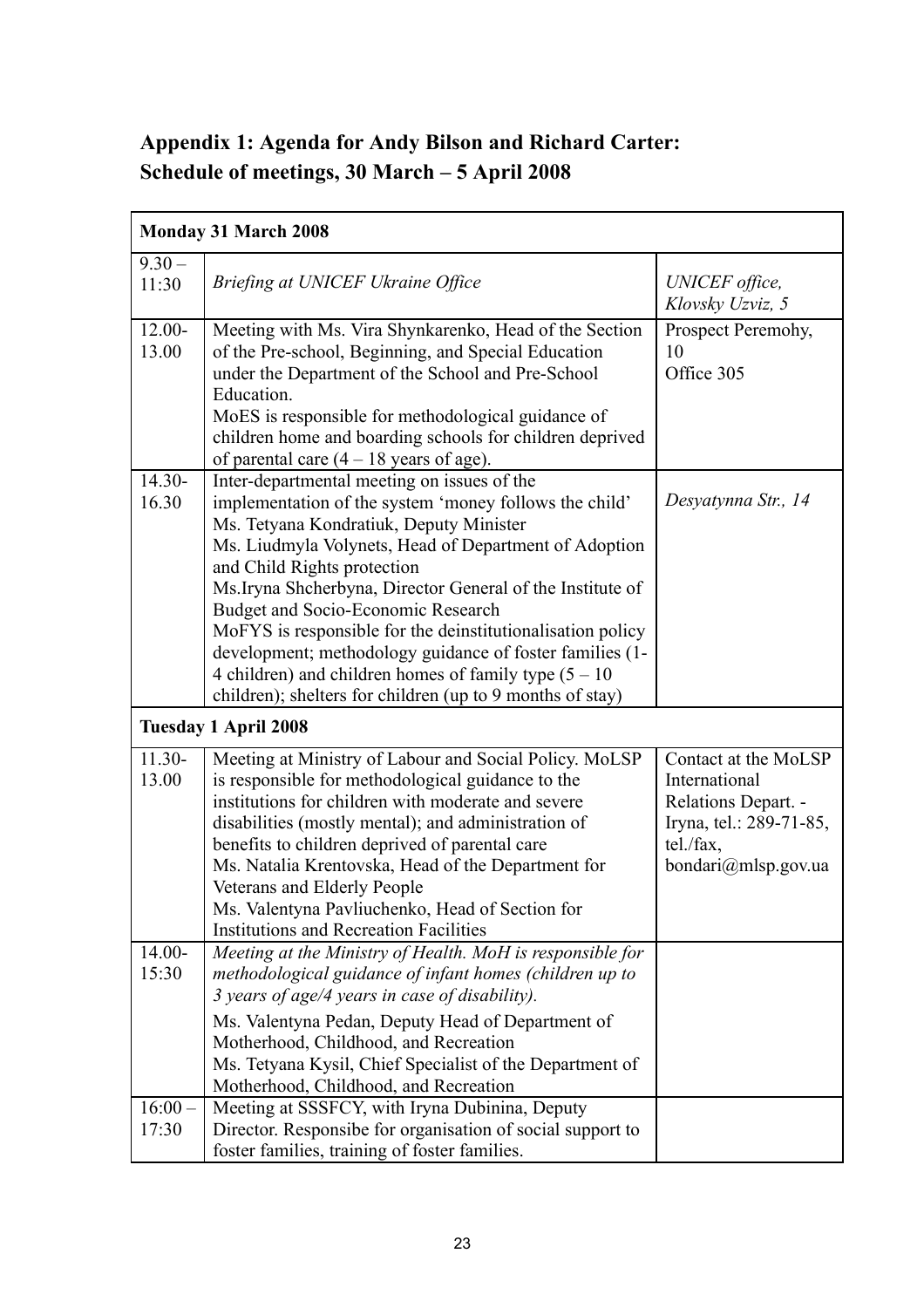| <b>Wednesday 2 April 2008</b> |                                                                                                                                                                                                                                                                                                                                                                                                                                               |  |
|-------------------------------|-----------------------------------------------------------------------------------------------------------------------------------------------------------------------------------------------------------------------------------------------------------------------------------------------------------------------------------------------------------------------------------------------------------------------------------------------|--|
| $9:30-$<br>11:00              | Introductory briefing at the Khmelnytsky Oblast Centre of<br>Social Services for Families, Children and Youth, Mr.<br>Ivan Fedorov, Director<br>Ms. Alla Sheremet, Director of the Oblast Mother and<br>Child Centre; consultant for UNICEF supported<br>deinstitutionalisation work in $2005 - 2007$ at the level of<br>Oblast<br>Ms. All Ruda, Chief Specialist of the Oblast Centre of<br>Social Services for Families, Children and Youth |  |
| $10:45-$<br>12:30             | Visiting Khmelnytsky Oblast Pre-School Children Home.<br>The institution established two 'family groups' with<br>children who reached the school age and now attend a<br>community school<br>Ms. Oksana Veryasova, Director of the Children Home<br>Mr. Serhiy Vozniuk, Head of the Oblast Education<br>Department<br>Ms. Iryna Melnyk, Chief Specialist of the Oblast<br><b>Education Department</b>                                         |  |
| $\overline{12:}30 -$<br>14.00 | Visiting Khmelnytsky Oblast Infant Home Transfer<br>Chief Doctor Ms. Kateryna Goryn<br>Head of the Oblast Health Department Ms. Tetyana<br>Kosovska                                                                                                                                                                                                                                                                                           |  |
| 14.30<br>$-16.00$             | Visiting a Khmelnytsky City Centre of Vocational<br>Education of Children with Special Needs<br>Deputy Head of the Centre Ms. Maryna Stokrata<br>Methodology Expert of the Centre Ms. Halyna Androsiuk                                                                                                                                                                                                                                        |  |
| $16:30-$<br>18:00             | Visiting a foster family in Khmelnytsky                                                                                                                                                                                                                                                                                                                                                                                                       |  |
|                               | <b>Thursday 3 April</b>                                                                                                                                                                                                                                                                                                                                                                                                                       |  |
| $9:00-$<br>12:00              | Khmelnytsky Oblast Education Department<br>Khmelnytsky Oblast Department for Children<br>Discussions on issues financing the institutions under the<br>education department, and issues of protection of<br>vulnerable children<br>Ms. Nataliya Zholobok Deputy Head of Education<br>Department                                                                                                                                               |  |
|                               | Ms. Iryna Melnyk Chief Specialist of Education<br>Department<br>Ms. Nina Mahur, Head of the Oblast Department for<br>Children                                                                                                                                                                                                                                                                                                                 |  |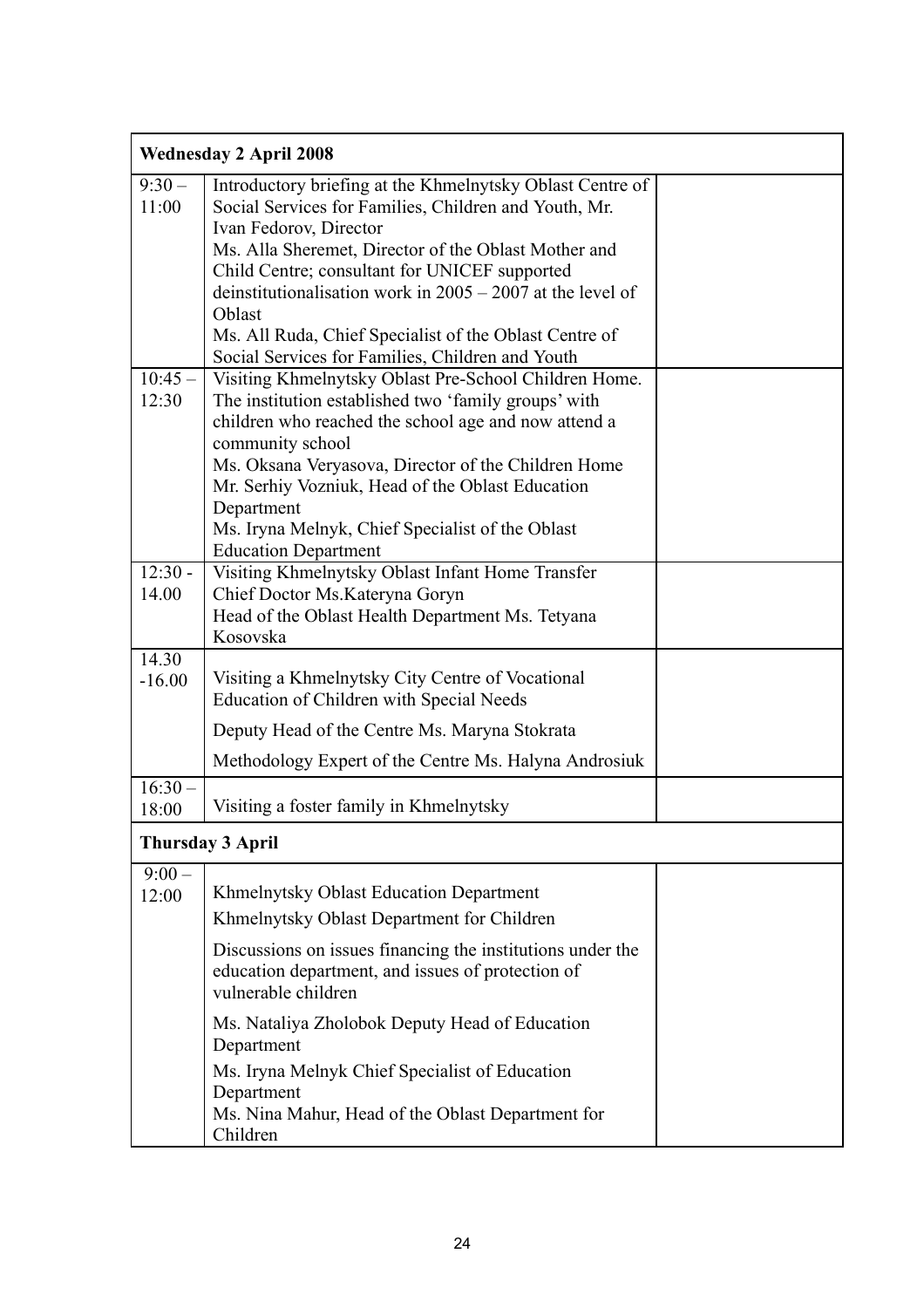| $12:00 -$<br>13:00   | <b>Oblast Department of Social Protection and</b><br>Labour, Financing Foster Families and Children<br>Homes of Family Type; Financial benefits for<br>vulnerable groups<br>Mr. Vadym Maruniak, Deputy Head of the<br>Department                                                                                                                                                                                                                                                                                                                 |  |
|----------------------|--------------------------------------------------------------------------------------------------------------------------------------------------------------------------------------------------------------------------------------------------------------------------------------------------------------------------------------------------------------------------------------------------------------------------------------------------------------------------------------------------------------------------------------------------|--|
| $14:30-$<br>15:30    | Oblast Department of Social Protection and<br>Labour, Olena Deminska, Finance Expert, on<br>financing of the Oblast's institution for children<br>with disabilities                                                                                                                                                                                                                                                                                                                                                                              |  |
| $15:30 -$<br>17:00   | meeting<br>Concluding<br>with the<br>Khmelnytsky<br>Oblast's Deputy Governor Mr.Mykola Vavrynchuk<br>and Departments of Education, Health, Children,<br>and Social Services.                                                                                                                                                                                                                                                                                                                                                                     |  |
| 4 April 2008, Friday |                                                                                                                                                                                                                                                                                                                                                                                                                                                                                                                                                  |  |
| $10:00 -$<br>13:00   | Meeting with NGOs and experts, UNICEF office<br>1. Halyna Postoliuk, Hope and Homes for Children<br>2. Olena Gerasymova, Holt International<br>3. Taras Bryzhovaty, Service of Protection of<br>Children<br>4. Oksana Bryzhovata, All Ukrainian Network of<br><b>PLWH</b><br>5. Iryna Zvereva, Child Wellbeing Fund (formerly<br>Christian Children Fund)<br>Yuriy Dzhygyr, FISCO, Director<br>6.<br>7.<br>Nadiya Pylypchuk, Doctors of the World – USA /<br>Ukraine<br>Artem Miroshnychenko, Kyiv International<br>8.<br>Institute of Sociology |  |
| $14:30-$<br>17:00    | EveryChild's seminar for deputy heads of rayon<br>administrations in the Kyiv Oblast                                                                                                                                                                                                                                                                                                                                                                                                                                                             |  |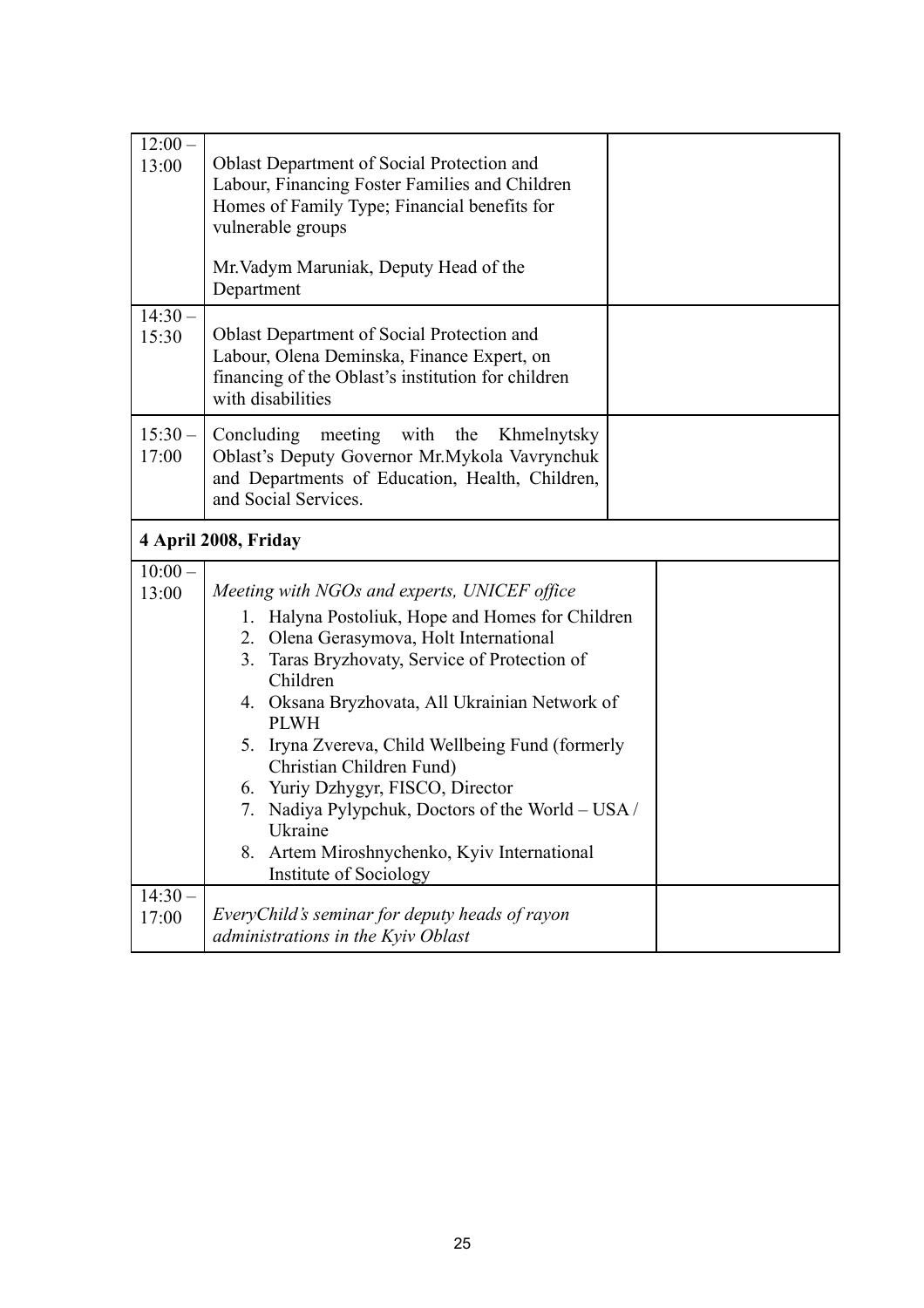# **Appendix 2: Scheme of financing for foster families and family type children's homes**

**(Information provided by the Khmelnytsky Oblast Centre of Social Services for Family, Children and Youth 2-3 April 20008)**

#### **Stage І: Forming the budget**

Service for Children of Oblast State Administration provides a plan of creation of foster families and children homes of family type in the Oblast for the next year and the sum of funds necessary

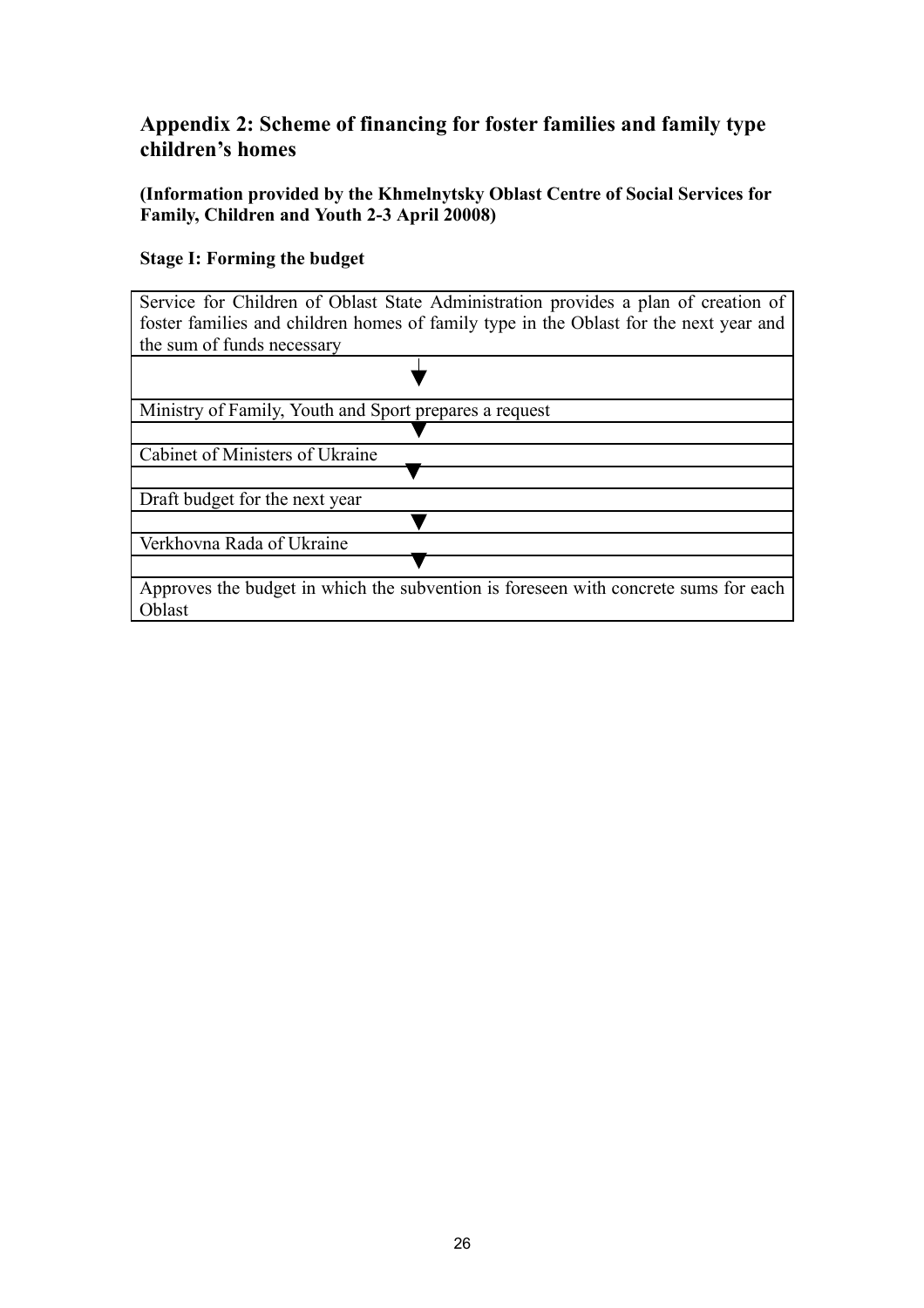#### **Stage II. Financing**

| Raion State Administration / City Executive Committee (Service for Children)<br>provides information about created foster families and children homes of family type |  |
|----------------------------------------------------------------------------------------------------------------------------------------------------------------------|--|
| (CHFT)                                                                                                                                                               |  |
|                                                                                                                                                                      |  |
| Service for Children of Oblast State Administration                                                                                                                  |  |
|                                                                                                                                                                      |  |
| Ministry of Family, Youth and Sport                                                                                                                                  |  |
|                                                                                                                                                                      |  |
| Cabinet Ministers of Ukraine approves the distribution of the subvention amount                                                                                      |  |
| from the State budget to local budgets for payment of social allowance for orphaned                                                                                  |  |
| children and children deprived of parental care, and financial                                                                                                       |  |
| support to parents of foster families/CHFT for providing social services in foster                                                                                   |  |
| families/CHFT by the principle "Money follows the child"                                                                                                             |  |
|                                                                                                                                                                      |  |
| Oblast Council                                                                                                                                                       |  |
|                                                                                                                                                                      |  |
| Chief finance Department of Oblast State Administration                                                                                                              |  |
|                                                                                                                                                                      |  |
| Finance Department of Rayon State Administration / City Executive Committee                                                                                          |  |
|                                                                                                                                                                      |  |
| Department of Labour and Social Policy                                                                                                                               |  |
|                                                                                                                                                                      |  |
| Foster family / CHFT                                                                                                                                                 |  |

# **Financing of state care institutions of the Department of Education and Science, under the Oblast State Administration**